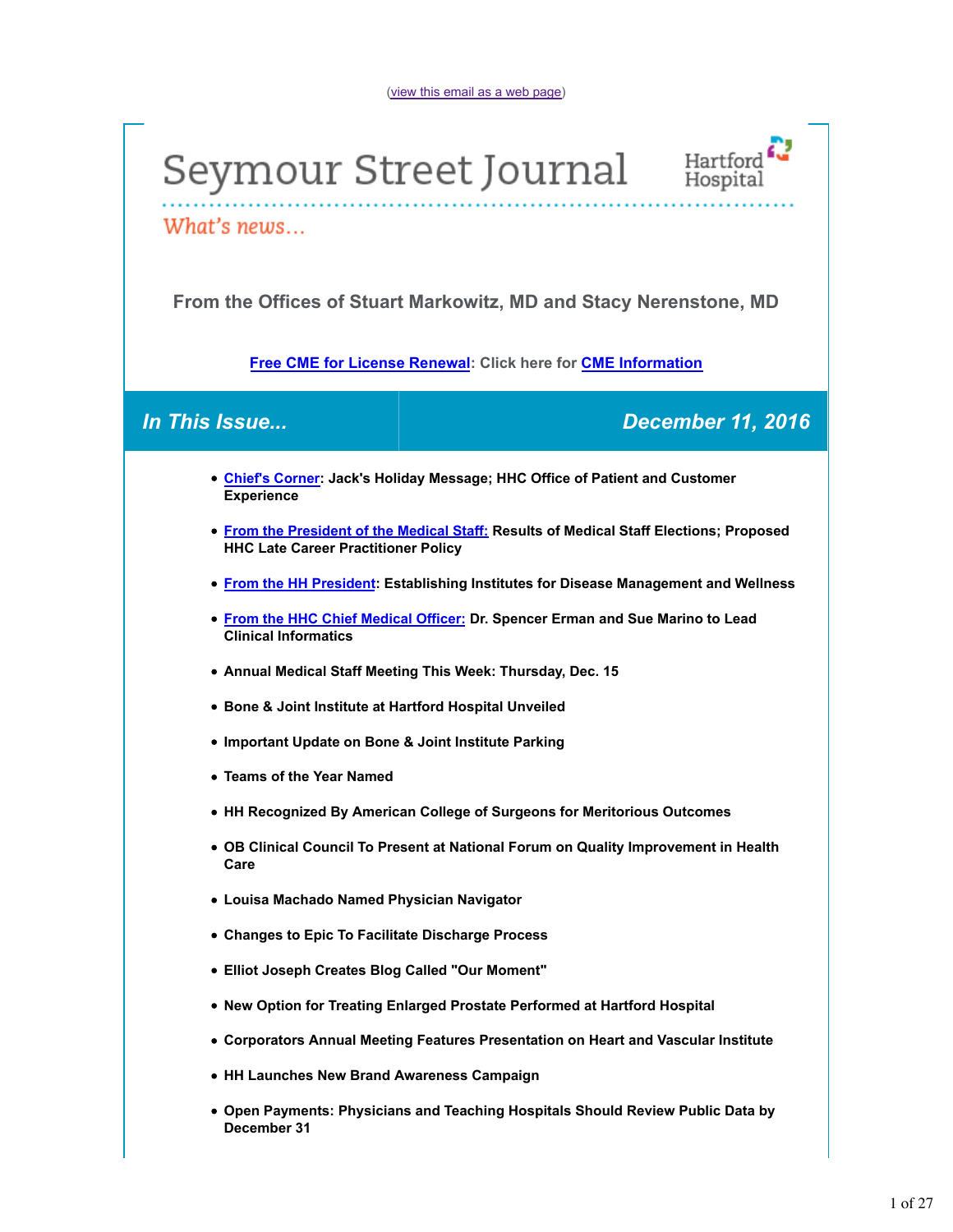- **Reminder! Do Your ALICE Armed Intruder Training**
- **Voices of Our Patients: Kudos to Dr. Barry Immerman**
- **Learn to Assist: Patients in Need of Financial Assistance**
- **Help New Patients Find You**
- **CME Application Submission**
- **Free CME for License Renewal**

**1984 - Hartford Hospital Named**

*"Wherever the art of medicine is loved,*

**First Blue Cross Heart Transplant Center**

**of Excellence in New England**

*there is also a love of humanity."*

**- Hippocrates**

*Follow Hartford Hospital on facebook, youtube and twitter*

### *Chief's Corner*

*- Dr. Jack Greene, Hartford HealthCare Regional Vice President of Medical Affairs for the Hartford Region and Hartford Hospital*

#### **Just Ask Us!**

We have put in place a dedicated email box for the medical staff, called "Ask Jack." The emails will be picked up each day, and I will be responsible for making sure that you receive feedback. Send your concerns to *askjack@hhchealth.org*.

In addition, there is a dedicated email box to ask questions of **Dr. Stu Markowitz**. Send your questions or comments to *StuandYou@hhchealth.org*, and you'll get a response from Stu within 10 days.

#### **Happy Holidays to Our Exceptional Medical Staff**

As 2016 comes to a close, i want to offer my best wishes to the medical staff for a happy holiday season.

It's been another challenging year for Hartford Hospital, but thanks to your hard work and cooperation, we have continued to serve our community with high quality medical care and a caring spirit.

I've never been so proud of all of you.

Sincere wishes for hope, happiness and peace during the holiday season**.**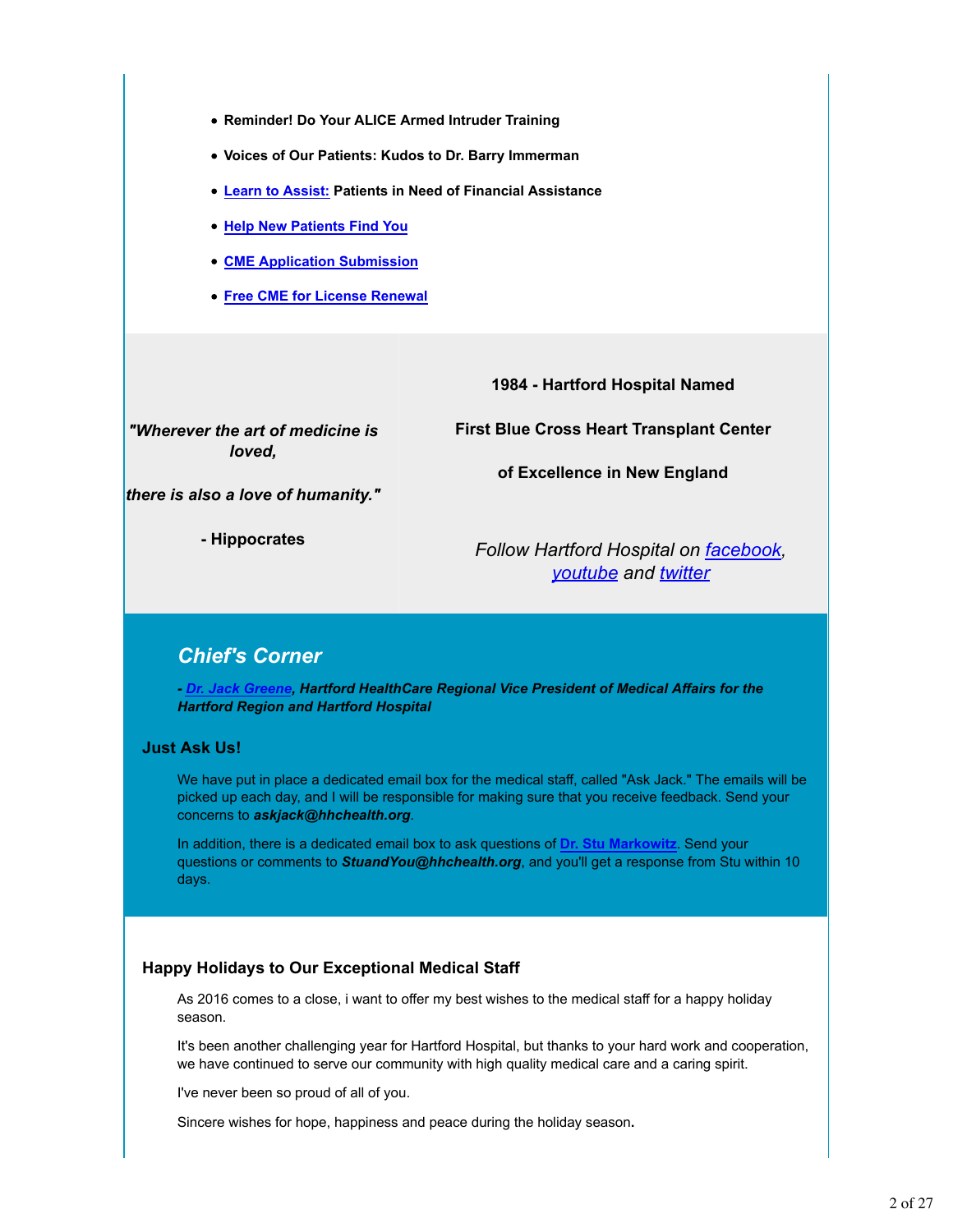#### **HHC Office of Patient and Customer Experience**

HHC established the Office of Experience to create *one* exceptional patient experience across HHC. In addition to managing patient complaints and grievances, the work of the team is to advance the six best practices that fall under our three strategies of Service Excellence, Environment and Communication:

- 1. Leader Interactive Rounding
- 2. Clinical manager Rounding
- 3. Hourly Intentional Rounding
- 4. Patient Journals
- 5. Patient & Family Advisory Councils
- 6. Experience Education

The team includes a chief experience officer (Stacie Pallotta from Press Ganey, interim), a director (Kate Sims) and regional advisors and advocates.

**HH Patient Care Advocates**: For patient complaints and grievances:

Carmen Diaz & Joe Rapisarda, HHAdvocacy@hhchealth.org or 860.972.1100

**HH Patient Care Strategic Advisors**: For Press Ganey data and information on best practices to improve patient experience:

Lynn Deasy 860.972.3125; lynn.deasy@hhchealth.org and Jan Mello 860.972.3203; jan.mello@hhchealth.org

# *From the President of the Medical Staff*

*- Dr. Stacy Nerenstone*, *President of the Hartford Hospital Medical Staff*

#### **Results of Medical Staff Elections**

I would like to thank everyone who took the time to vote in the Medical Executive Committee election for three at-large active staff members.

Congratulations to the winners:

**Dr. Heather Einstein,** Obstetrics & Gynecology, Hartford Hospital, appointed 2011

**Dr. Michael Golioto,** Medicine/Gastroenterology, Connecticut GI, PC, appointed 2002

**Dr. Michael O'Loughlin,** Radiology, Jefferson Radiology, appointed 2001

The Medical Staff Officers appreciate all of the years of service that Dr. Peruvamba Venkatesh has already given and look forward to his continued involvement with the MEC through his work representing the Credentials Committee.

#### **Louisa Machado Named Physician Navigator**

Luisa Machado has been named to the position of physician navigator.

Machado has been with Hartford Hospital since 1976, serving as call center marketing specialist,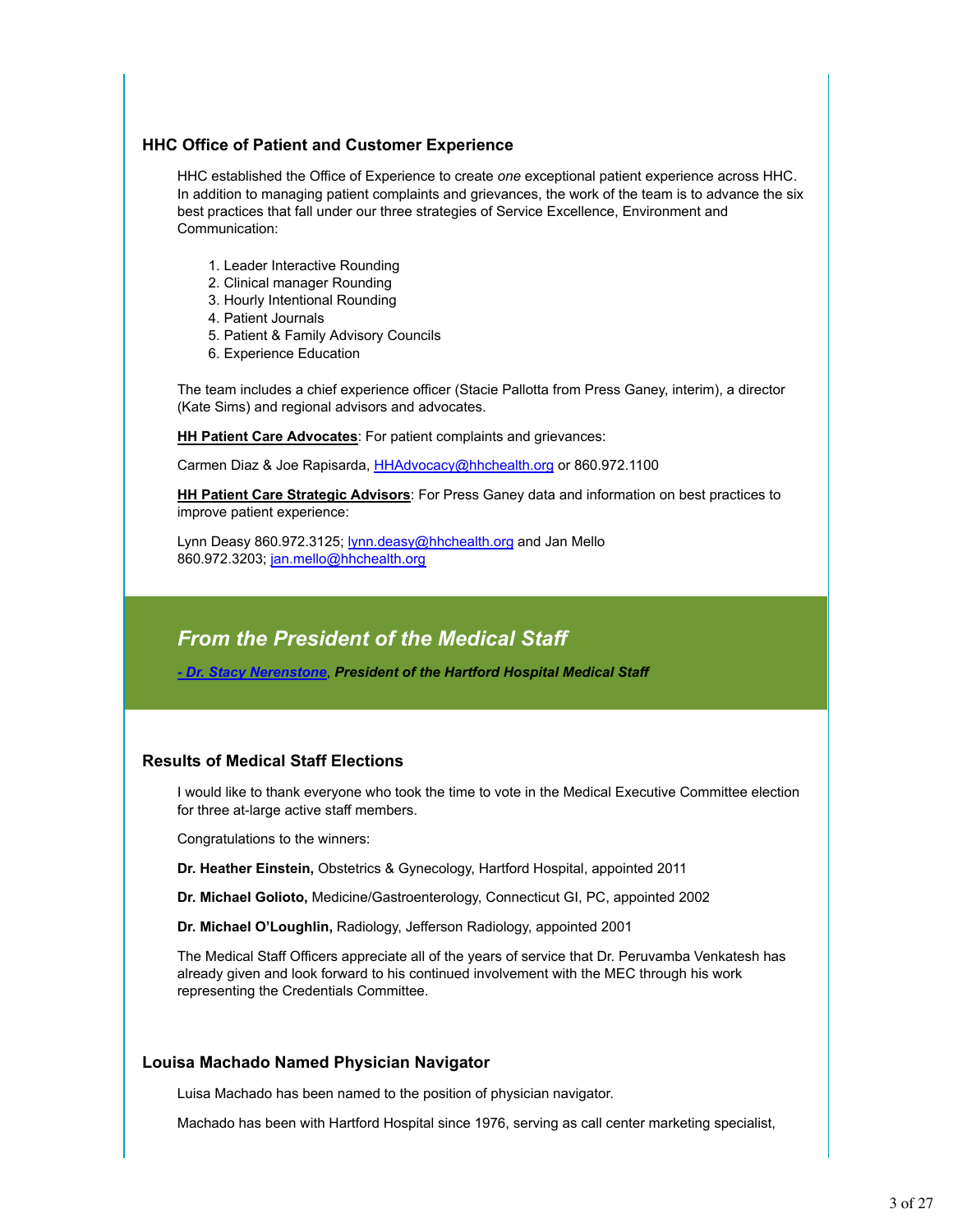manager of health referral service and physician liaison.

#### **Proposed HHC Late Career Practitioner Policy**

Because there is a high percentage of adults older than 70 who have some cognitive impairment, the issue of physicians who are late in their career is becoming a national issue. We at Hartford Hospital have joined with Hartford HealthCare in attempting to address this important issue. This will be voted upon for final approval by the MEC in January 2017. Comments or questions can be address to Dr. Kenneth Robinson.

The Physician Wellness Committee of the MEC with other system-wide physicians have proposed a draft (below) which will be voted on by the MEC:

#### *HHC Late Career Practitioner Proposal*

This policy applies to all practitioners with privileges at an HHC hospital.

Up to age 70: There will be biannual reappointment.

Age 70 and thereafter:

- Annual reappointment
- Medical examination
	- o Neurologic
		- Mental status with focus on executive function (Montreal Cognitive Assessment or other)
		- Motor exam, strength and fine motor skills
		- Sensory
		- Ophthalmic
			- **Visual acuity**
- Performance evaluation
	- Ongoing Professional Practice Evaluation (OPPE)
	- Focused Professional Practice Evaluation (FPPE), if indicated from OPPE

#### Procedure:

- Practitioners who are at least age 70 at time of application for reappointment will be required to fulfill the requirements listed above.
- The medical examinations above will be conducted by a member of the HHC Senior Primary Care Program). The examining physician must not be an individual with whom the practitioner has had, or currently has a personal or professional relationship.
- The practitioner will be responsible for the cost of this examination.
- The practitioner will make arrangements for these examinations and will provide the examining physician with the neurologic and ophthalmic examination forms and a copy of their requested privileges. The examining physician will conduct the neuropsychiatric screening test.
- Physicians who conduct these exams will be asked to consider the results of the exam relative to the privileges sought by the medical staff member and to identify any issues from the examination that may affect, or have the ability to affect, the practitioner's ability to safely exercise the requested privileges.
- The examining physician will return the forms directly to the Medical Staff office. Both of the examinations are required in order for the application for reappointment to be considered complete.

#### Information Review:

The Medical Staff Office is responsible for processing the reappointment applications, and medical forms submitted along with all other material required to complete the application process. All evaluations will be retained by the Medical Staff Office in the practitioner's file.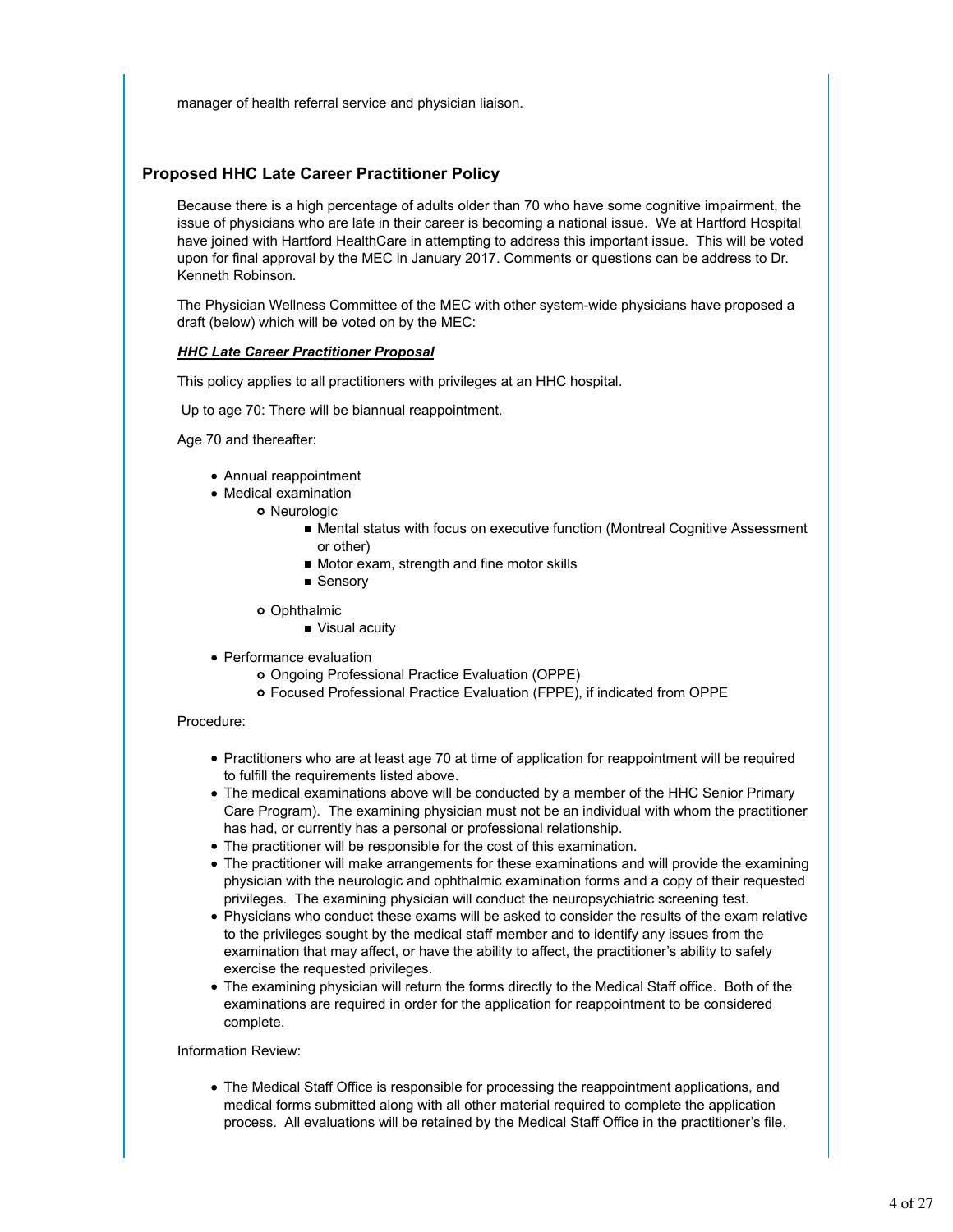- For practitioners with medical examinations with no findings, the results will be filed and the application will continue to be processed.
- Evaluations containing findings will be brought the attention of the VPMA and the Department Chief. If the practitioner is the Chief, then the findings will be brought to the attention of the VPMA and the President of the Medical Staff.
- If it is concluded that the results of the neurologic exam, ophthalmic exam or any other pertinent medical exam suggests that the practitioner may not be able to safely exercise all or a subset of the requested privileges, the Department Chief will review the requested privileges with the practitioner and discuss appropriate modifications. This may include voluntary relinquishment of some or all privileges or requirements for proctoring or other forms of oversight to ensure safe practice.
- In the event that the practitioner does not pass the neuropsychiatric screening test, the practitioner will be referred for more comprehensive neuropsychiatric testing.
- In the event that the practitioner will not voluntarily relinquish relevant privileges or agree to requirements recommended by the Department Chief, his/her application will be referred to the full Credentials Committee for review.
- If the recommendation of the Credentials Committee and, subsequently, the Medical Executive Committee of the Medical Staff and the Board of Trustees of the Hospital, are unfavorable to the practitioner, he/she will be entitled to all due process rights as outlined in the Medical Staff Bylaws and Credentials policy.
- Issues identified in the OPPE process may result in the initiation of a Focused Professional Practice Evaluation, requirement for proctoring or other oversight as recommended by the Department Chief.
- Regardless of the results obtained through the medical examinations or OPPE/FPPE referenced herein, the Credentials Committee, the Department Chief or the VPMA may request repeat, more extensive or different testing or additional Peer Review Evaluations as deemed necessary to obtain sufficient information to determine appropriateness of the practitioner to exercise the requested privileges. Additional testing may include, but it not limited to, neuropsychiatric or other cognitive testing, physical examination, testing of competencies in a medical simulation setting, or other evaluation of current competence.

# *From the Hospital President*

*Dr. Stu Markowitz*, *Senior VP, HHC, and Hartford Region President*

#### **Establishing Institutes for Disease Management and Wellness**

Over the past few years, we've seen the healthcare environment change dramatically. At Hartford HealthCare and Hartford Hospital, we have worked hard and with great purpose to lay a foundation for a successful future, one that is dominated by value and the customer experience, while lowering the cost of care, improving quality, and keeping patients healthier.

Hospital care should be the last resort to managing disease and illness. To that end, we have targeted growth in access to care in our communities and, when appropriate, to bringing healthcare resources closer to home. We are intentionally becoming less "hospital-centric" as our system of care evolves and we strive to innovatively manage populations in the communities and regions we serve.

This means we must think about and deliver healthcare differently. Hartford HealthCare is making inroads to doing that with the establishment of institutes that bring all aspects of disease management and wellness together in an organized and highly coordinated fashion to improve patient outcomes and the overall health of our communities.

The Bone & Joint Institute (BJI) is a very visible example of the institute model. Although the BJI has a brick-and-mortar facility, that is not what defines an institute. What defines it is the coordination, integration and best-practices standardization of the comprehensive care provided. Every professional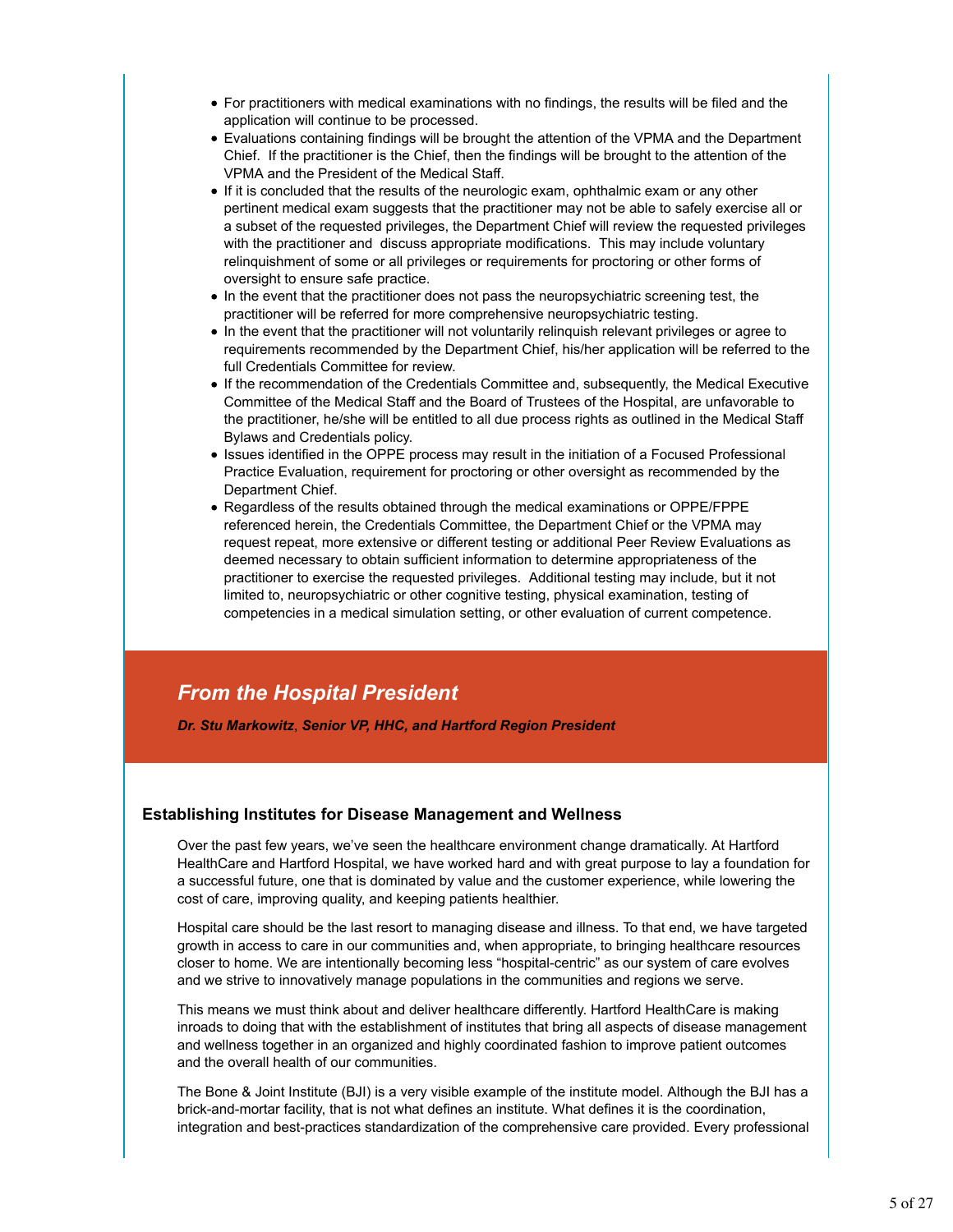in the institute is exclusively trained in musculoskeletal care.

The Hartford HealthCare Cancer Institute, following Memorial Sloan Kettering protocols, has standardized care throughout our system so a patient receives the same treatment no matter where in our system he or she is cared for. Hartford HealthCare also has created the Neuroscience Institute and the Heart and Vascular Institute, while the Tallwood Urology and Kidney Institute has become a system resource.

All the institutes are led by physicians well-known in their fields: **Dr. Mark Alberts** for Neuroscience and **Dr. Sabet Hashim and Dr. Paul Thompson** for Heart and Vascular. They join our other institute physician leads **Dr. Courtland Lewis** for the Bone & Joint Institute, **Dr. Peter Yu** for the Cancer Institute and **Dr. Steve Shichman** for the Tallwood Urology and Kidney Institute.

Our institutes are early in their evolution but already showing great results. They break down the traditional silos of care and pave the way for a new model that already is bringing true value to our patients and their families and greater satisfaction to our staff for the work we can do and the results we are able to accomplish.

Thank you for your support as we move forward in this new era of care.

# *From Dr. Rocco Orlando, Senior Vice President and Chief Medical Officer*

#### **Dr. Spencer Erman and Sue Marino to Lead Clinical Informatics**

I am pleased to announce two appointments to lead HHC's Department of Clinical Informatics, which is responsible for designing and executing technology-enabled process change and data-driven solutions to maximize patient safety, quality and operational efficiency.

**Dr. Spencer Erman** will take on the role of vice president and chief medical informatics officer.

**Sue Marino**, RN, MBA, will assume the new position of vice president and chief nursing informatics officer.

Both have done exemplary work with our CareConnect design and implementation in their previous roles as associate CMIO and director of nursing informatics.

Spencer and Sue will report to me.

# *Top News*

#### **Annual Medical Staff Meeting This Week: Thursday, Dec. 15**

**Thursday, December 15 from 7-7:50 a.m. in Gilman Auditorium.**

Continental breakfast will be available from 6:30-7 a.m.

**Bone & Joint Institute at Hartford Hospital Unveiled**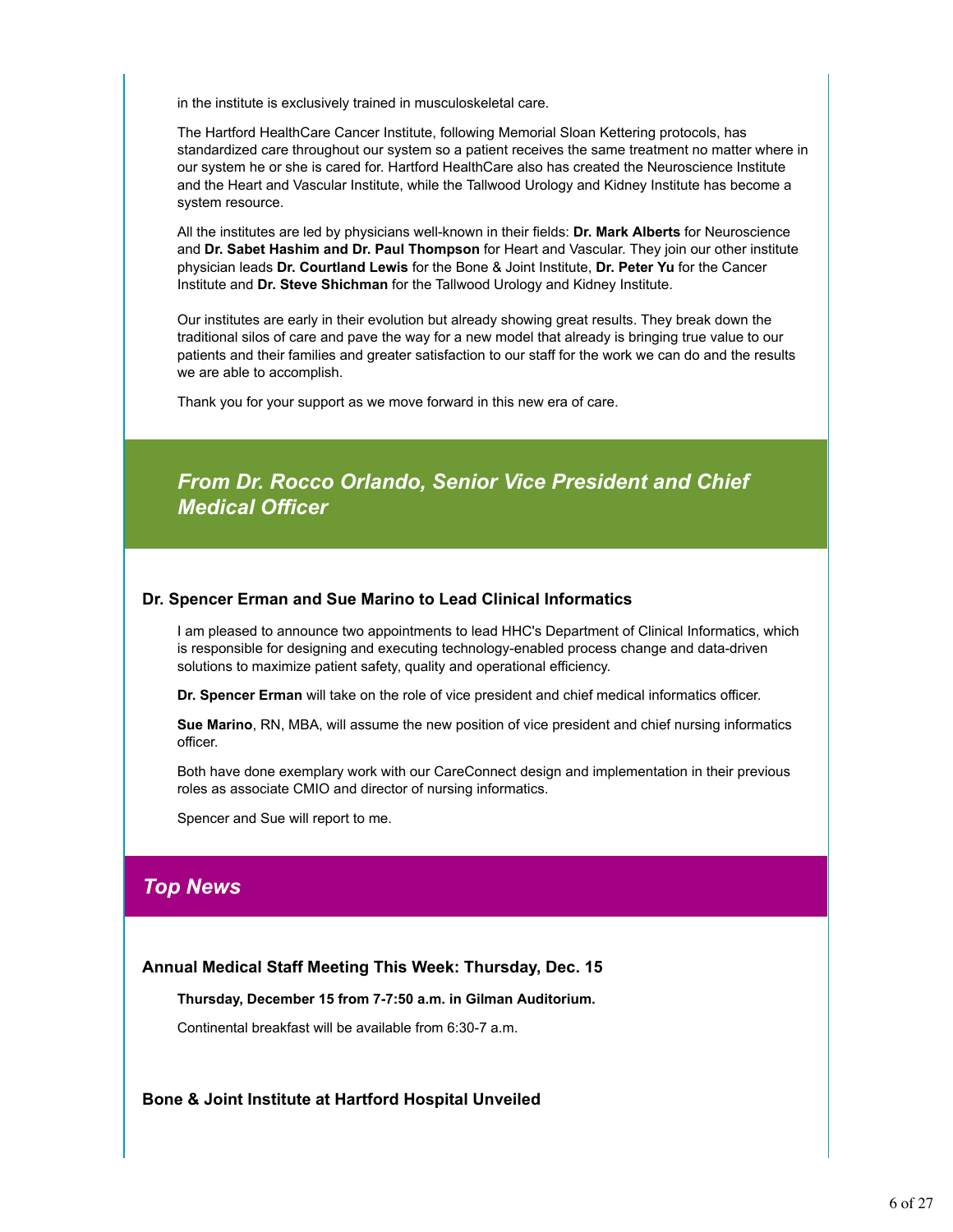Hartford HealthCare unveiled its all-new \$150 million **Bone & Joint Institute at Hartford Hospital** on November 15, culminating years of planning and construction.

The facility is New England's only orthopedic specialty hospital, and will offer an immense range of surgical procedures, new technologies and amenities in one location.

Read all about the institute and view more photos from the ribbon-cutting ceremony here.

#### **Electronic and print coverage of the Bone & Joint Institute at HH:**

- Rob Dibble:
	- Elliot Joseph: https://app.box.com/s/7mqzqum3cks9byrm8uhbi9owf8q1isv7
	- o Dr. Courtland Lewis: https://app.box.com/s/ex5p8haqwv7l45fr4elx7xl7m9pp66vl
	- Stefanie Bourassa: https://app.box.com/s/9p02a7a641kw3azhvq5o4zaljsqx0btk
- Editorial: http://www.courant.com/opinion/editorials/hc-ed-bone-and-joint-institute-1116-20161115-story.html
- Fox 61: https://youtu.be/WwbkzPp\_iDE
- Healthier Connections Fox 61: https://youtu.be/WwbkzPp\_iDE
- Photo Gallery: http://www.courant.com/business/hc-hartford-hospital-opens-bone-and-jointinstitute-20161115-photogallery.html
- November 15 Opening story: http://www.courant.com/business/hc-bone-joint-institute-opens-20161114-story.html
- November 13 "Aims to Capture National Attention": http://www.courant.com/business /hc-hartford-hospital-bone-joint-20161111-story.htm
- HBJ: http://www.hartfordbusiness.com/article/20161115/NEWS01/161119974
- Facebook Live:
	- https://www.youtube.com/watch?v=wwwuozPtuVo& list=PL\_WiVSjYjTmflcedCPFsBhfu2SqpltMLh&index=2

#### **Important Update on Bone & Joint Institute Parking**

Please be advised that effective Monday, December 19, the Bone and Joint institute will begin caring for patients in the new building.

During the initial phase, it is expected that all patients and guests of the BJI will use valet services to manage their parking needs. Additionally, parking spaces will be dedicated within EG1 (Seymour Street side of the employee garage) for BJI patients, visitors and staff. Those spaces will be clearly marked with signage on the ground level as well as parts of levels 1,2 and 3. The Washington Street entrance to the garage has also been expanded to accommodate more cars.

Employees can still enter and exit the garage via Seymour or Washington Street and park in the non-BJI designated spaces. With the increased BJI patient traffic on Seymour St., we strongly encourage use of the Washington St. entrance and exit.

In the coming weeks, a cashier system will be installed at the Seymour Street entrance to allow BJI patients and guests to valet or self-park within the designated spaces of the garage. Employees should expect to continue to be able to use their ID badge to gain access, if they are assigned to the garage.

If you have any questions or concerns, please contact Steven Alexandre, director of Real Estate at steven.alexandre@hhchealth.org.

#### **Teams of the Year Named**

Once a year, Hartford Hospital publicly honors a Clinical and a Clinical Support team of the year to recognize outstanding work that not only improves patient care but also clearly demonstrates our values of safety, excellence, integrity and caring.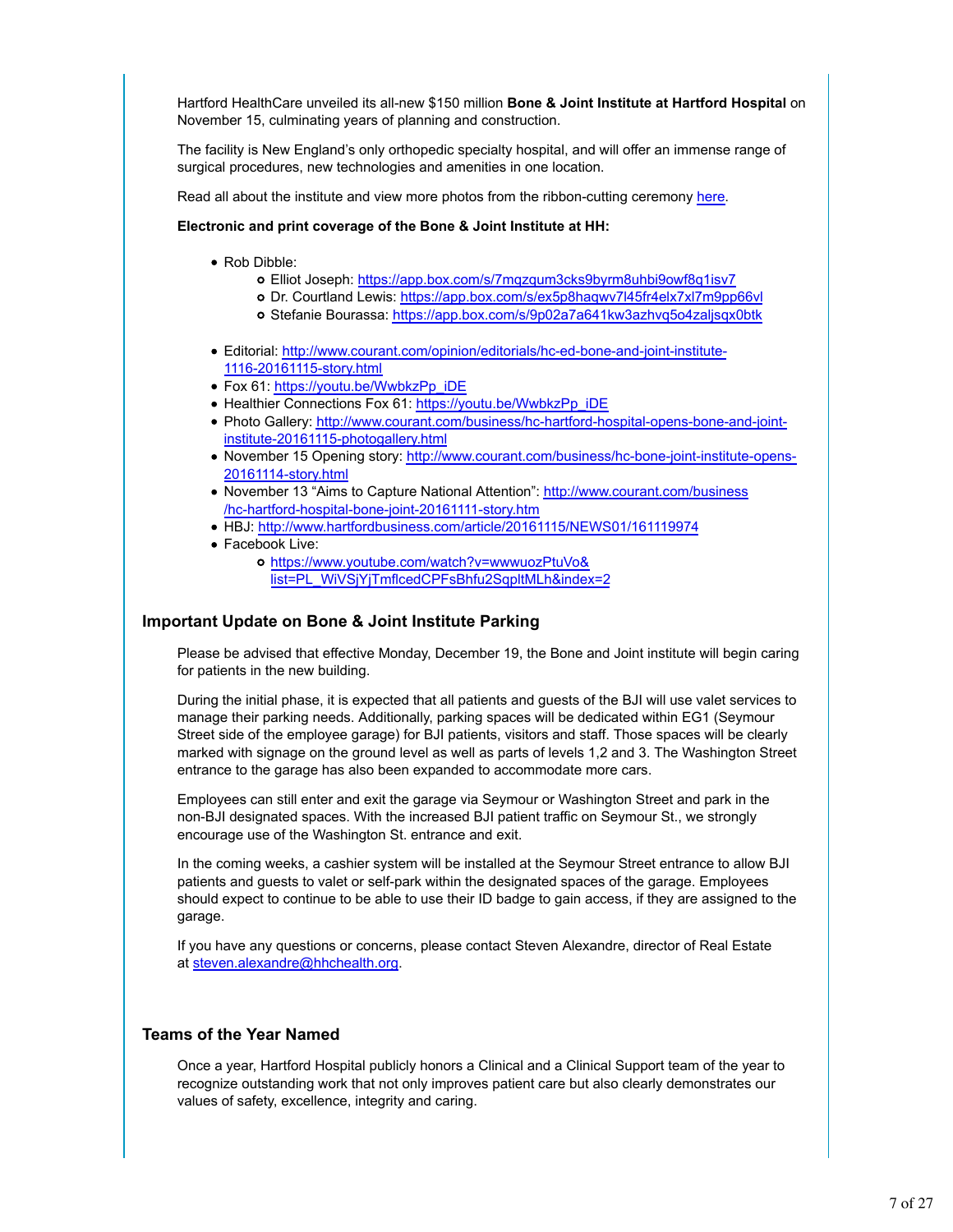We recognized them and four finalists at our annual State of the Hospital, now called Celebrating Achievement, meeting where we also look back at the past year and our accomplishments. The teams represent who we are as an institution that strives daily to make a difference in thousands of people's lives.

The 2016 Teams of the Year and finalists are:

- **Clinical Team winner:** Hartford Hospital VTE Action Team
- **Clinical Team finalists:** North 9 Stroke Discharge Kaizen Team; the "IDEA" Team (Innovative De-escalation Emergency Assistance) Team
- **Clinical Support Team winner:** Hartford Hospital Bed Management and Transfer Center Team
- **Clinical Support Team finalists**: Hartford Hospital Periop Materials Management Team and the Belongings Action Group (BAG) Team

#### **HH Recognized By American College of Surgeons for Meritorious Outcomes**

The American College of Surgeons National Surgical Quality Improvement Program (ACS NSQIP®) has recognized Hartford Hospital for achieving meritorious outcomes for surgical patient care.

Hartford Hospital is among the only 61 out of 615 hospitals considered to receive this distinction nationwide. ACS NSQIP participating hospitals are required to track the outcomes of inpatient and outpatient surgical procedures and then analyze their results. These results direct patient safety initiatives within the hospital and impact the always improving quality of surgical care.

The ACS NSQIP recognition program commends a select group of hospitals for achieving a meritorious composite score. That composite score was determined through a weighted formula combining eight outcomes, including mortality, cardiac (cardiac arrest and myocardial infarction,) pneumonia, unplanned intubation, ventilator (greater than 48 hours), renal failure, surgical site infections (SSI), including superficial incisional SSI, deep incisional SSI and organ/space SSI, and urinary tract infections (UTI.)

ACS NSQIP is the only nationally validated quality improvement program that measures and enhances the care of surgical patients. This program measures the actual surgical results 30 days postoperatively as well as risk adjusts patient characteristics to compensate for differences among patient populations and acuity levels.

This recognition is a testament to the quality care we provide. We are proud of our staff's role in this tremendous accomplishment from the American College of Surgeons.

#### **OB Clinical Council To Present at National Forum on Quality Improvement in Health Care**

Hartford Hospital's OB Clinical Council has been selected to present at the Institute for Healthcare Improvement's 28th Annual National Forum on Quality Improvement in Health Care next week. They will doing a podium presentation called Driving Obstetrical Excellence Through a Council Structure. **Dr. Deborah Feldman, Dr. Beth Deckers and Kate Sims** will describe our HHC Council structure and process.

#### **Changes to Epic To Facilitate Discharge Process**

Starting December 6, several changes were put into Epic to facilitate the discharge process. All of them can be accessed via the discharge navigator.

We have prepared a "cheat sheet" for the Pended Orders workflows as well as the Free Text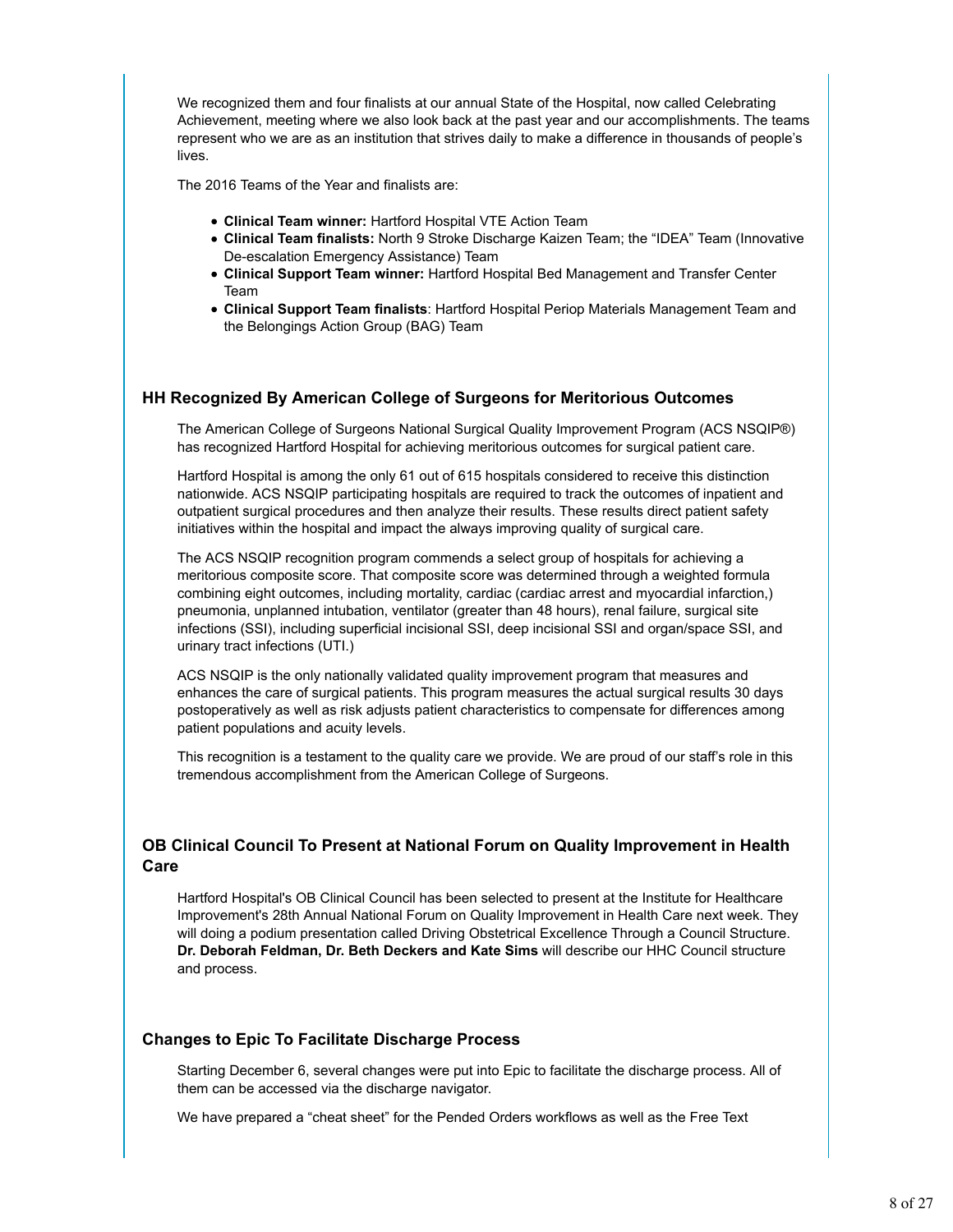Discharge Instructions going into production. This is designed to give step by step instructions to supplement the more detailed Power Point presentation, which is also available. Please contact Heather Quinn, administrative assistant to Cheryl Ficara and Jack Greene, at Heather.Quinn@hhchealth.org.

To summarize:

- 1. Providers (MDs and APs) will be able to save work prior to the day of discharge. This can be completed by the provider completing discharge on the actual discharge day.
- 2. Providers will have an additional section (Free Text Discharge Instructions) in the Discharge Navigator where they can place additional discharge instructions for the patient.
- 3. Interprofessional services (Only Dietary and Care Coordination as of 12/6) recommendations will be available as pended orders in the Index report that appears on the right side of the screen under the Summary/Sidebar reports. Additional services (Respiratory, PT, etc) will appear as pended orders in the future, until then they will only be recommendations that must be transcribed into orders.

#### **Elliot Joseph Creates Blog Called "Our Moment"**

Elliot Joseph, HHC Chief Executive Officer, has created a new multimedia blog called "Our Moment," on the system-wide intranet, HHC Connect.

"I want you to contribute to the conversation and there is an email link on the blog page so that you can do just that," Elliot said. "Let's share our stories and ideas as we continue to make Hartford HealthCare the first choice for care in Connecticut."

The link is: hhcConnect.org/OurMoment

#### **New Option for Treating Enlarged Prostate Performed at Hartford Hospital**

The First Urolift procedure was done at Hartford Hospital/Tallwood Institute on Nov. 15. Urolift is a minimally invasive therapy to relieve the bothersome urinary symptoms associated with an enlarged prostate in men. It avoids many of the side effects associated with traditional transurethral surgery.

Urolift, which is newly approved in Connecticut, is a real advance in the way we will be treating men with bothersome symptoms.

The UroLift® System treatment is a revolutionary, minimally invasive approach to treating an enlarged prostate, or BPH, that lifts or holds the enlarged prostate tissue out of the way so it no longer blocks the urethra. There is no cutting, heating or removal of prostate tissue.

Clinical data has shown that the UroLift System treatment is safe and effective in relieving lower urinary tract symptoms due to BPH without compromising sexual function1,2,3,4. The goal of the UroLift System treatment is to relieve symptoms so patients can resume daily activities.

#### **Corporators Annual Meeting Features Presentation on Heart and Vascular Institute**

More than 200 hospital supporters gathered for the Annual Meeting of Hartford Hospital Corporators Nov. 17.

At the meeting, 19 new corporators were elected to join the more than 400 current corporators in serving as community ambassadors for the hospital.

In addition to the election, the meeting featured a presentation on the future of the Hartford HealthCare Heart & Vascular Institute by the co-physicians-in-chief of the institute **Dr. Sabet Hashim,** chair of the Department of Cardiothoracic Surgery, Hartford Hospital; and **Dr. Paul Thompson**, chief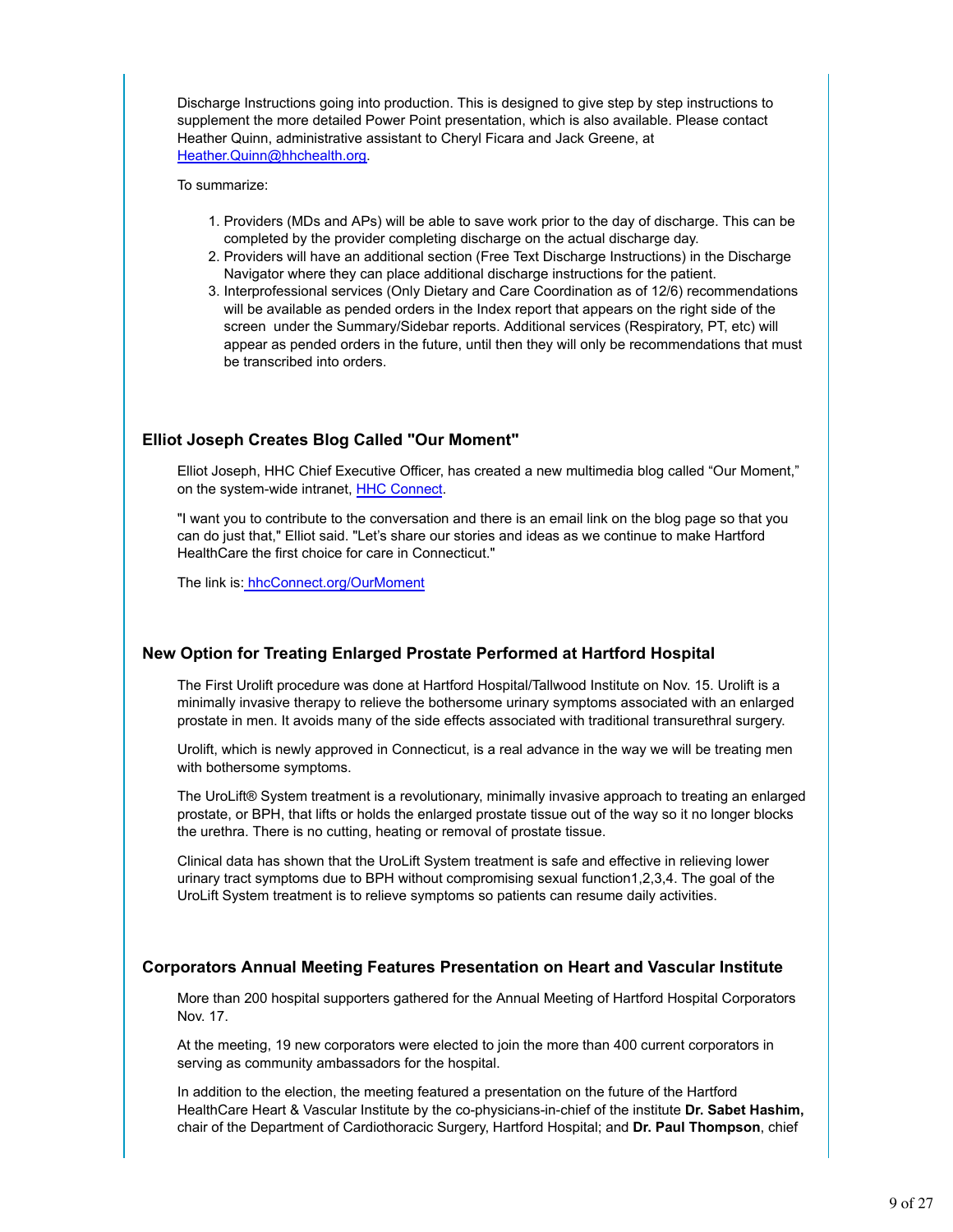of the Division of Cardiology, Hartford Hospital.

#### **HH Launches New Brand Awareness Campaign**

Hartford Hospital has launched a new brand awareness campaign. This new campaign marks the first time in two years we have aggressively marketed Hartford Hospital.

The position of the campaign reinforces Hartford Hospital's ability to care for patients - and even their doctors - when it matters most and when every second counts.

With 6,130 transfers last year, it builds on a foundation that Hartford Hospital is "the hospital's hospital," ready to provide the most advanced procedures, technology and expertise at a moment's notice.

The campaign includes a radio commercial, print and digital advertisements, billboards, and television commercials, which can be viewed on YouTube.

You may notice that the creative for the campaign is a deliberate departure from the many "lifestyle" TV spots currently in market. We believe the campaign will differentiate Hartford Hospital in our state and call attention to the high caliber of care we provide each and every day.

#### **Open Payments: Physicians and Teaching Hospitals Should Review Public Data by December 31**

Physicians should check Open Payments data every year, even if you don't think there is data reported on you, because drug or device companies can submit older data from previous years. If there is anything inaccurate, make sure you dispute it quickly. This will let drug and device companies know that you disagree with their records and give you a chance to resolve the dispute.

- · 2015 Open Payments data can still be disputed until the end of 2016
- Review your data

CMS publishes financial data by June 30 each year, providing data collected in the previous program year, as well as updates from previous program periods. The refreshed data will include data corrections made since the initial publication of data that were submitted by applicable manufacturers and group purchasing organizations.

For questions, contact the Help Desk at openpayments@cms.hhs.gov or call 855-326-8366.

 *This data is from the CMS.gov website.*

#### **Reminder! Do Your ALICE Armed Intruder Training**

#### **Deadline is December 31.**

Link to training: **http://hhchelp.hhchealth.org/kinetic/login.jsp**

*Excellence*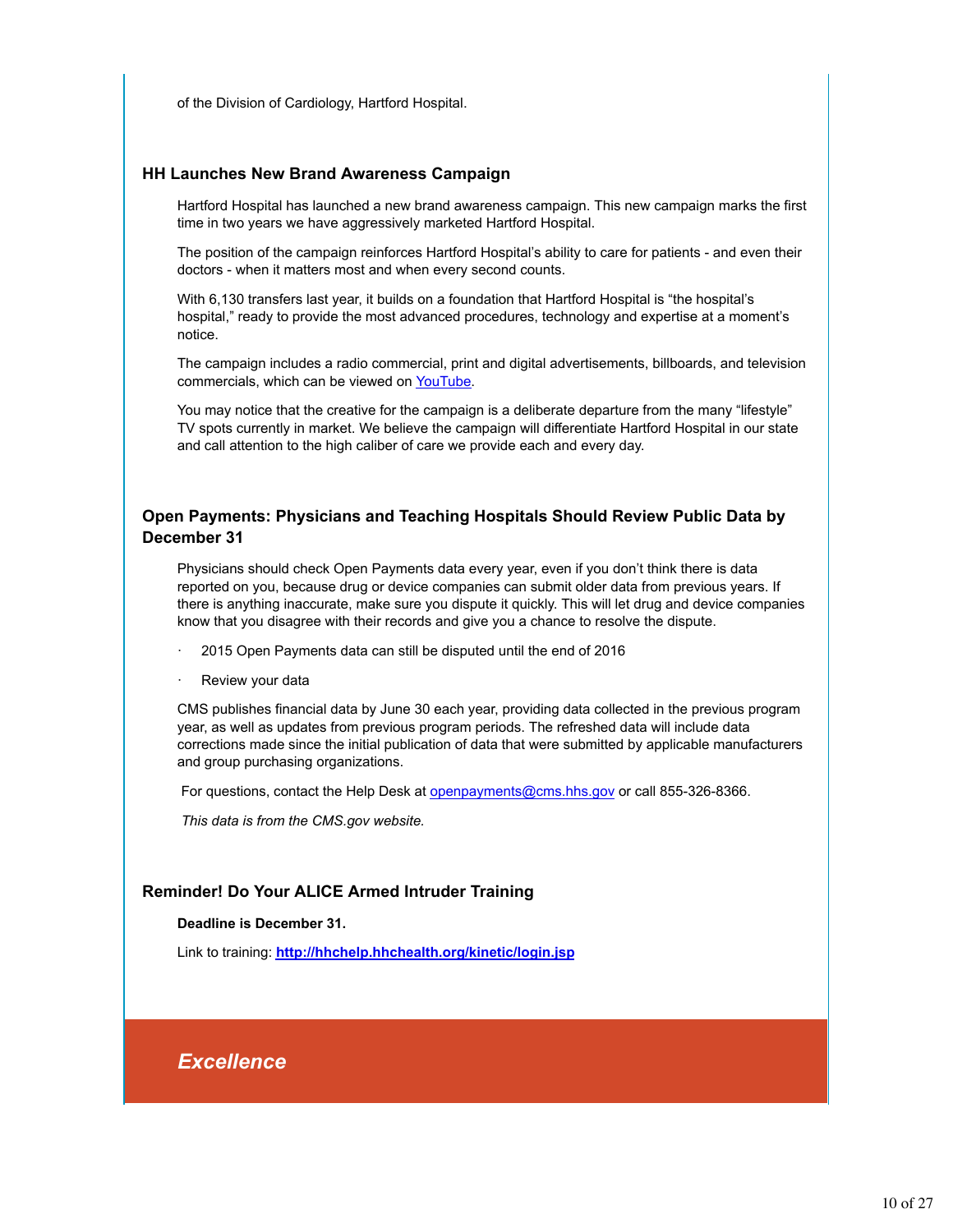#### **Technology and Innovation Roundup**

- Hartford Hospital became the first hospital in the nation to perform bloodless heart and kidney transplants in a single patient.
- Our Neurosurgery Department performed the second-ever reported (in the world) awake craniotomy in a pregnant woman with a brain tumor.
- The Bone & Joint Institute (BJI) at Hartford Hospital has pioneered a new and advanced technology to improve outcomes for total knee replacement. The BJI is the first in the state of Connecticut and one of the first hospitals in the nation to offer patients a new tool in orthopedic surgery for total knee replacement using the RIO® Robotic Arm Interactive Orthopedic System or MAKOplasty. **Dr. Paul Murray** performed the procedure. Surgeons from across the country will train at the Hartford Hospital campus, learning how to perform this procedure and other robotic arm procedures at CESI. RIO is a surgeon-controlled robotic arm system that enables more precise alignment and placement of implants. It features a patientspecific visualization system and robotic arm technology that is integrated with surgical instruments. It assists surgeons in pre-planning and treating each patient uniquely, and has been used for years for partial knee resurfacing and total hip replacement procedures.
- Hartford Hospital's Cardiology Department completed a first in Connecticut when they delivered a TAVR via the left carotid artery in a patient who had an occluded left subclavian artery, very poor iliofemoral access and severe COPD. The operation was an excellent outcome for a very sick patient.
- **Dr. Darren Tishler,** chief of Metabolic and Bariatric Surgery, and his team placed our first endoscopic Orbera intragastric balloon for the treatment of class 1 obesity. The entire procedure took less than 15 minutes, and the patient left the surgery center shortly after the procedure. The patient is the first to be enrolled in Hartford Hospital's new platform for virtual telemedicine for nutrition and other lifestyle coaching services. These adjunctive treatments and technologies enable us to further expand the services offered at our comprehensive multidisciplinary weight-management program throughout Hartford HealthCare. The procedure was made possible thanks to the collaboration of multiple departments, including nutrition, nursing, the WHSC, and anesthesia .

#### **What's Your Best Practice?**

As Hartford HealthCare mobilizes to improve our patient/customer experience, we know that great things are already happening in our offices, on our units and in our patient rooms every day. The next step is to make sure that these best practices are shared across the system so that we can create one exceptional experience at every location that displays the HHC logo.

The HHC Patient Experience Council would like to hear about what you are already doing and what new ideas you have to improve patient experience. Please help us to spread our best practices by submitting yours for review.

Your submission should explain what you are doing and how it has had a measurable impact on improving patient experience. All submissions should explain how the practice relates to least one of the HHC 2016 Experience focus areas - Service, Communication and Environment. The council, comprised of leaders across the system, will evaluate every entry. The best of the best will be celebrated at our next patient experience event and the implementation of the practice will be encouraged system-wide.

If you would like to submit a best practice for consideration, please visit our Patient & Customer Experience page on HHC Connect to find answers to your frequently asked questions (FAQs) and an electronic submission form.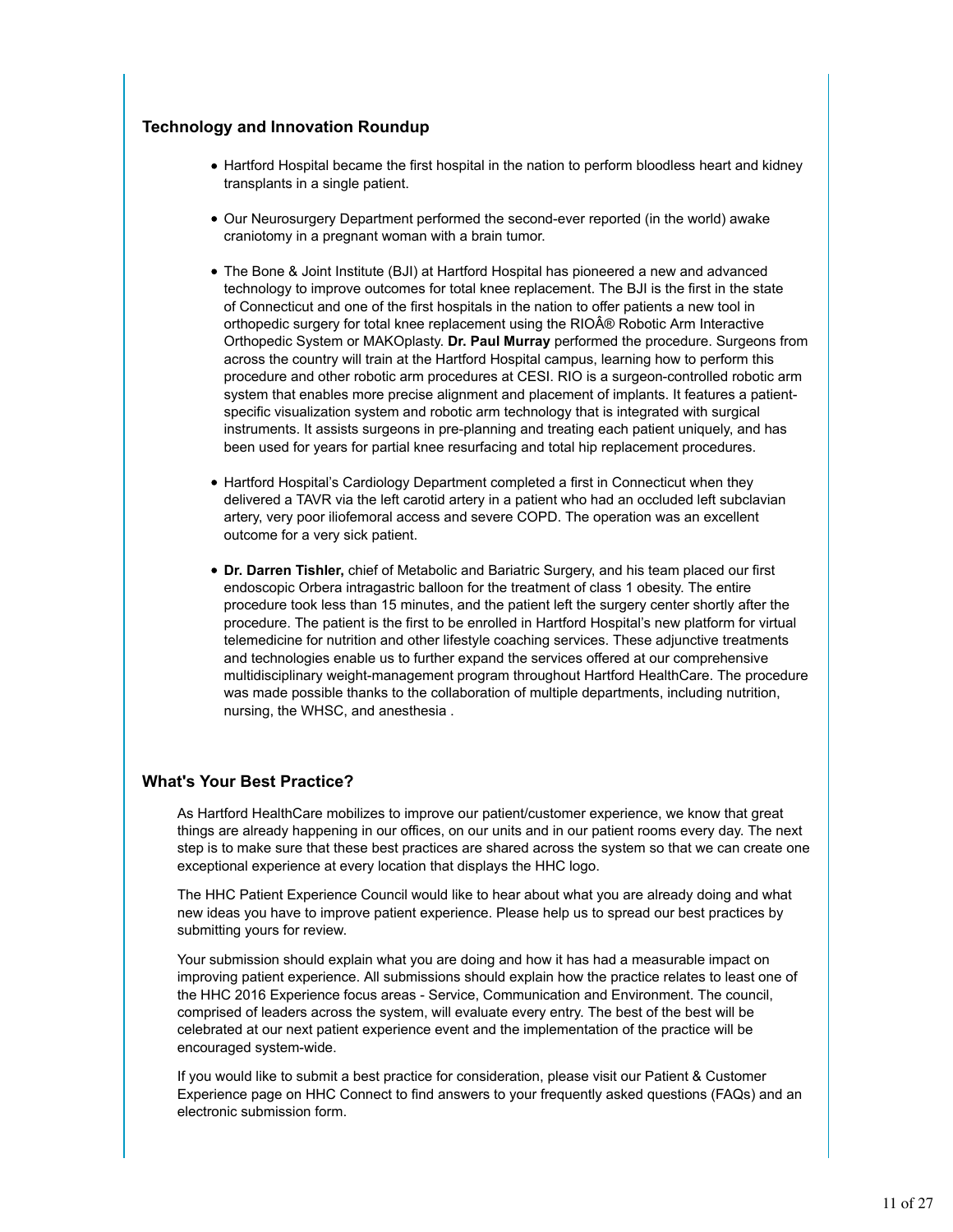If you have questions, please contact one of HHC's Strategic Experience Advisors.

#### **Wayne Levesque Golf Tournament Raises \$10,500 for Cancer Center**

Representatives of the 6th Annual Wayne Levesque Memorial Golf Tournament presented a check for \$10,500 to the Helen & Harry Gray Cancer Center in November.

The tournament, which was held this year on August 20 at the Pequabuck Golf Club in Terryville, was established in 2011 by Wayne Levesque's friends and family, who were inspired by the great care he received from **Drs. Jeffrey Kamradt**, **Andy Salner**, **Rocco Orlando** and **Evan Fox**, as well as nurse practitioner **Laurie Scarpo**.

#### **Dr. Cronin Presents Lecture at International Symposium on Progress in Clinical Pacing**

**Dr. Edmond Cronin**, interventional electrophysiologist in the Division of Cardiology, gave an invited lecture on ICD lead extraction at the XVII International Symposium on Progress in Clinical Pacing in Rome, Italy.

He also presented the results of original research, performed at Hartford Hospital along with **Felix Krainski,** cardiology fellow, and **Eric Crespo,** electrophysiologist, on ventricular tachycardia ablation.

In addition, Dr. Cronin was appointed to serve on the Scientific and Clinical Documents committee of the Heart Rhythm Society, the professional organization for cardiac electrophysiologists, whose vision is to end death and suffering due to heart rhythm disorders. The committee oversees the development and endorsement of clinical documents, such as guidelines and consensus statements, relevant to heart rhythm disorders.

#### **Dr. Harold "Hank" Schwartz Speaks at Press Conference**

**Dr. Harold "Hank" Schwartz,** psychiatrist in chief at the Institute of Living, spoke at a news conference with Senator Richard Blumenthal and Senator Chris Murphy celebrating the passing of the 21st Century Cures Act in the U.S. House. The Senate is expected to vote on the bill early next week and send it to President Obama's desk before he leaves office.

The bipartisan bill that includes emergency federal funding to combat the opioid and heroin epidemic, significant reforms to the mental health system, and funding for medical research on cancer and other diseases. Murphy is an author of the bipartisan *Mental Health Reform Act* that was included in the bill.

Experts point out that the bill is the most significant piece of mental health legislation in decades. It has been described as a way to speed up the development of life saving drugs, and pushes parity (the same insurance coverage for mental health as any other physical ailment.)

#### **Hospital Review Recognizes Elliot Joseph**

Elliot Joseph, CEO of Hartford HealthCare, have been named by Becker's Hospital Review as one of its "130 Nonprofit Hospital and Health System CEOs to Know" in 2016. The list features presidents and CEOs across the country working in healthcare's not-for-profit sector.

Joseph came to Hartford Hospital in 2008 as president and CEO. Under his leadership, all Hartford HealthCare member organizations are driven by clear, measurable goals and metrics. His vision for Hartford HealthCare has focused on integrating the care continuum to produce consistently excellent and affordable healthcare for all, especially the poorest and most vulnerable citizens.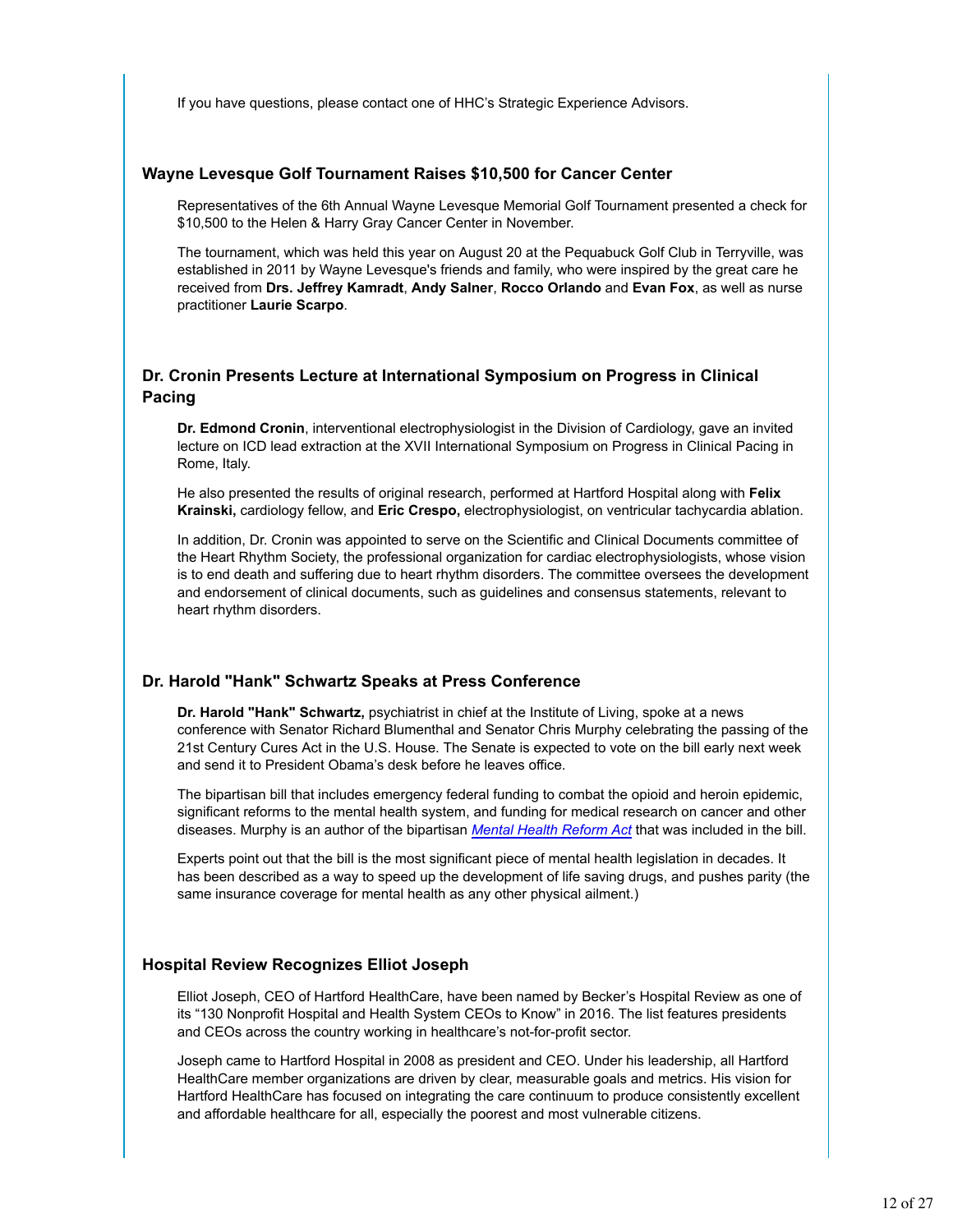He is a member on the Connecticut Hospital Association Board of Trustees and chairs the CHA Committee on Hospital Finance. He also is a member of the Greater New York Hospital Association Board of Governors. He serves as the American Hospital Association State Alternate Delegate on Regional Policy Board 1. He also serves on the boards of the Metro Hartford Alliance and Hartford's Bushnell Performing Arts Center, and was named one of Hartford's "50 Most Influential People."

#### **HHC Bariatric Team Presents at Obesity Week Conference**

The Surgical Weight Loss Centers of Hartford HealthCare, under the direction of **Drs. Darren Tishler, Pavlos Papasavas** (Hartford Region) and **Aziz Benbrahim** (Central Region), presented multiple posters at the national Obesity Week conference in New Orleans on October 31-November 4.

Obesity Week combines the annual meetings of two organizations, the American Society for Metabolic and Bariatric Surgeons and The Obesity Society. These posters represent work surrounding quality improvement and integrated health.

Presentations included: *Best Practices For Real-time Data Management Using MBSAQIP, (*the ASMBS' national data registry)*, Implementing an Inter-Rater Reliability Process to Improve Data Accuracy,* and *Hernia Case Determination: Developing a Rubric for Accurate Data Reporting.*

With an attendance of roughly 5,000 professionals this year, these presentations were well-received and reached a large audience of physicians and investigators in the field of obesity and related diseases.

Additionally, the Connecticut state chapter of the ASMBS, under the leadership of Dr. Benbrahim, joined the newly incorporated New England Regional Chapter of ASMBS for their inaugural meeting. **Dr. Benbrahim** is the current president of the CT Chapter and helped facilitate this important representation and integration of CT into the broader New England chapter and is a member of the Board of Directors.

**Drs. Tishler and Papasavas** also had the unique opportunity to participate in a political action committee event with Senator Bill Cassidy of Louisiana on the important health issue of obesity and challenges with insurance coverage of bariatric surgery.

**Dr. Sally Strange,** the Hartford region program coordinator, was also awarded the 2016 Distinguished Certified Bariatric Nurse Award on November 2. Dr. Strange was nominated by her peers based on her commitment to the care of the bariatric patient and her continued service to the program.

#### **Dr. Pearlson Awarded Grant To Study Roadside Testing of Marijuana Impairment**

**Dr. Godfrey Pearlson**, director of the Olin Neuropsychiatry Research Center at the Institute of Living, has been awarded a grant from the National Highway Traffic Safety Administration (NHTSA) to examine roadside testing of cannabis (marijuana) impairment.

Participants will be admitted to the Clinical Research Center for a five-day stay and on each study day they will receive a single acute dose of cannabis (or placebo). The resulting outcomes may guide NHTSA in identifying feasible field sobriety tasks and generating cannabis related policies.

#### **Dr. Witold Waberski Named President of the Connecticut State Society of Anesthesiologists**

**Dr. Witold Waberski,** clinical chief of the Department of Anesthesiology at Hartford Hospital and chair of the HHC Anesthesiology Council, has been named president of the Connecticut State Society of Anesthesiologists (CSSA) for a two-year term.

Dr. Waberski has been with Hartford Hospital since 1983. CSSA is the state component society of the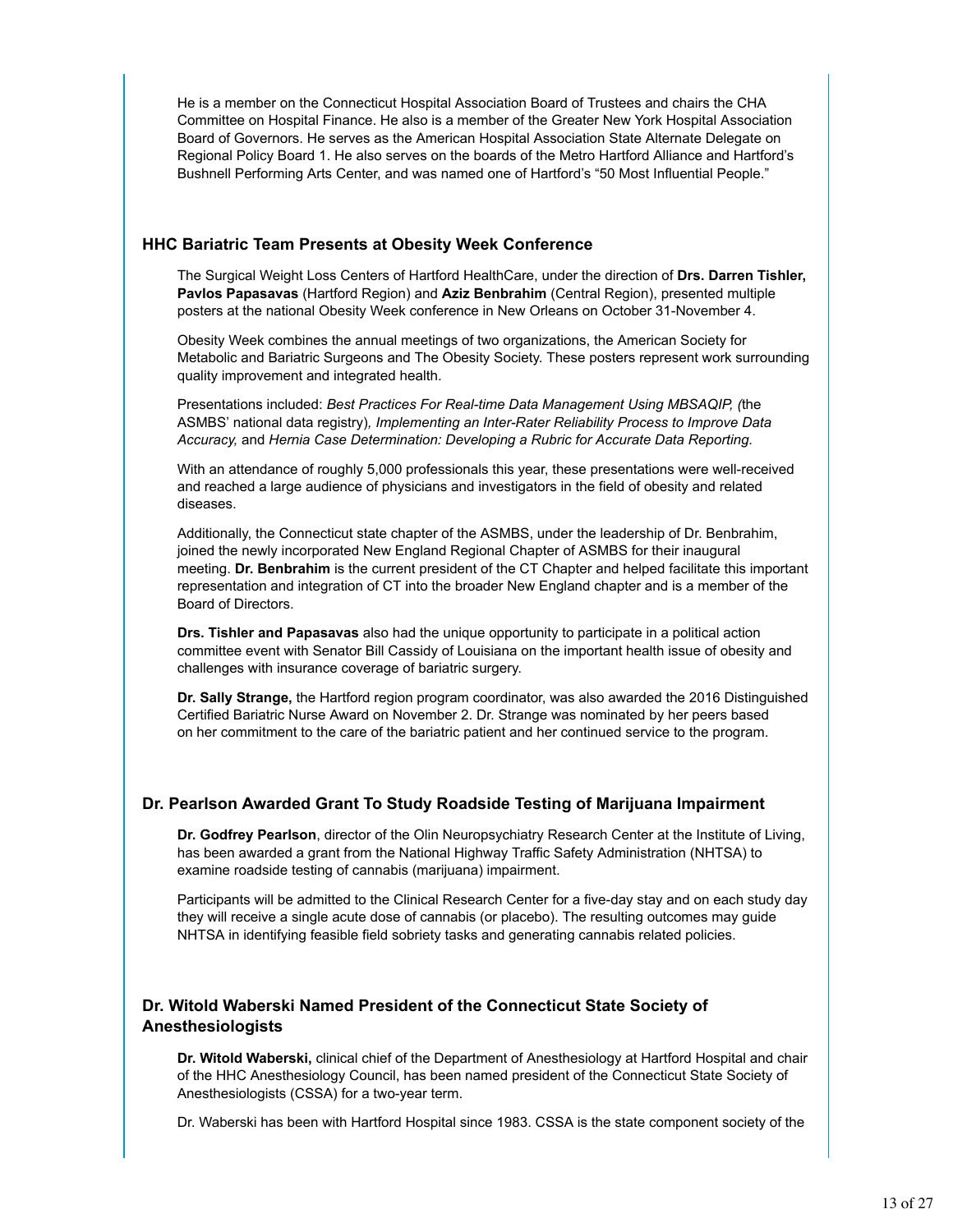American Society of Anesthesiologists. Its goals include fostering the science and progress of anesthesiology and promoting the highest level of safe patient care.

#### **Dr. Arthur Tarantino Instrumental in Election of Urologist to the U.S. House of Representatives**

**Dr. Arthur Tarantino,** a leader of the American Association of Clinical Urology and UROPAC, the bipartisan political action committee sponsored by the American Association of Clinical Urologists, was instrumental in the recent election of Florida urologist **Dr. Neal Dunn** in his first attempt at running for public office.

Dr. Dunn secured 67% of the vote in his Panama City-area district to win election to the U.S. House of Representatives.

#### **Dr. David Glahn Receives Research Award**

**Dr. David Glahn** from the Olin Neuropsychiatry Center at the IOL received the Joel Elkes Research Award from the American College of Neuropsychopharmacology at the ACNP Annual Meeting in Hollywood, Florida, December 4-8.

The Award is presented to a young scientist in recognition of an outstanding clinical contribution to neuropsychopharmacology. The contribution may be based on a single discovery or a cumulative body of work.

Of particular interest in selecting the awardee are contributions that further our understanding of self-regulatory processes as they affect mental function and behavior in disease and well-being.

#### **Dr. John D'Avella and John McNab were honored By National Kidney Foundation**

**Dr. John D'Avella and John McNab** were honored last month at the National Kidney Foundation Serving Connecticut and Western Massachusetts Awards Gala.

Dr. D'Avella's received the Lifetime Achievement Award recognizing his many achievements that have supported patients with chronic kidney disease over his entire career. He recently retired after a very distinguished career at Hartford Hospital.

McNab's received the Outstanding Achievement Award and recognizes service, support, and commitment to helping people who suffer from chronic kidney disease. He has been with the transplant program for 29 years.

#### **Dr. Steven Sharfstein Presented IOL's Burlingame Award**

**Dr. Steven Sharfstein,** retired president and CEO of the Sheppard Pratt Health System in Baltimore, was named the 29th recipient of the Institute of Living's C. Charles Burlingame, MD, Award, one of the most prestigious annual psychiatric health awards in the nation.

# *Research and Academics*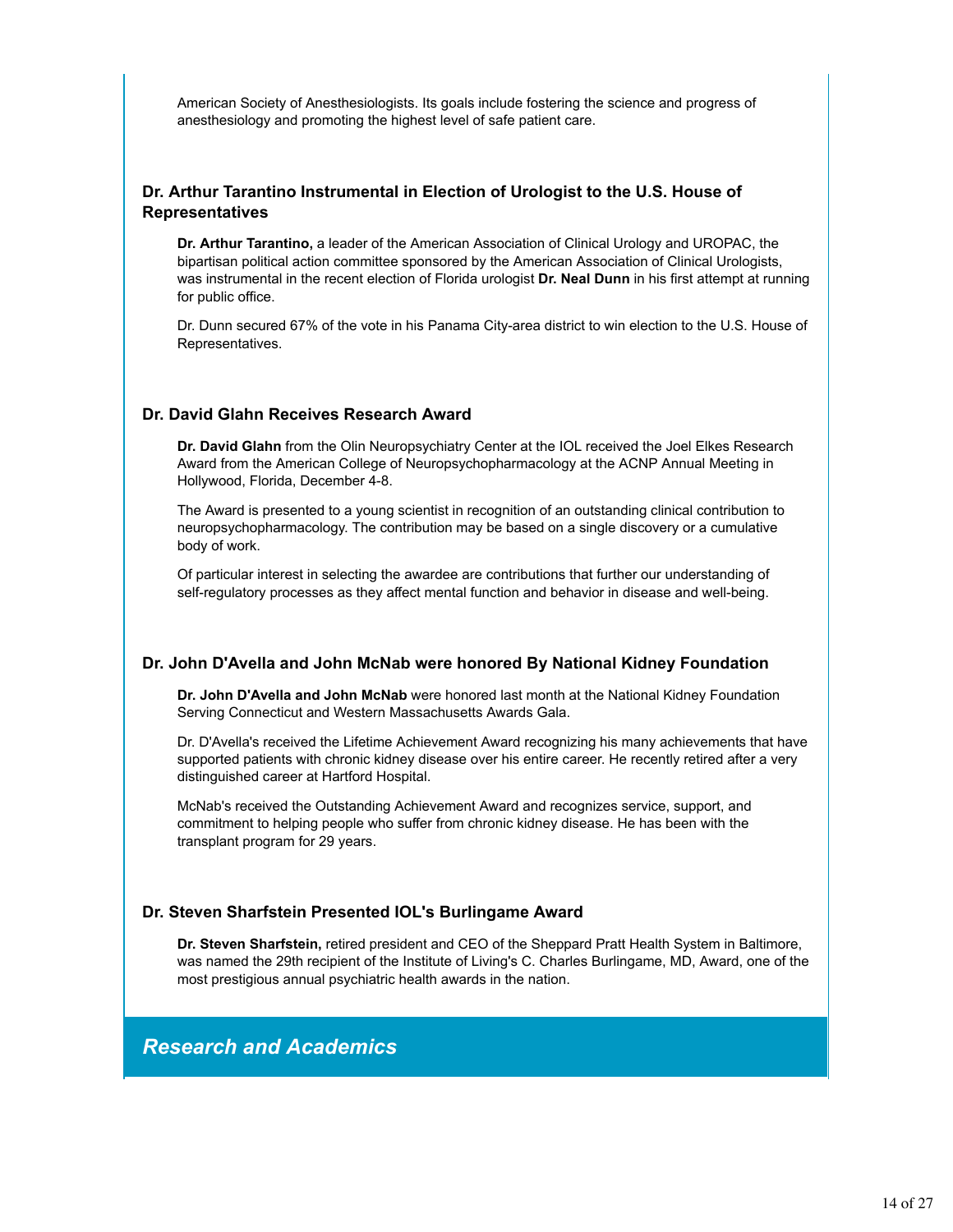#### **HH Researchers Publish 291 Papers; Receive \$10 Million in Grants**

In FY 2016, researchers at Hartford Hospital from 16 departments/divisions published 291 papers and submitted 87 scientific abstracts/presentations during the year.

Our total research revenue for FY16 totaled nearly \$10 million, with funding from federal, state, foundation, industry, and internal grants.

#### **Volunteers Needed for a Research Study Aiming to Detect Cancer Earlier**

HHC is conducting a research study to determine if a new blood test can be used to detect cancer earlier than standard screening tests.

We are seeking participants to make a study-related blood donation for laboratory analysis.

Participants may qualify if they:

- are at least 20 years of age
- are not pregnant
- do not feel feverish or have an inflammatory disease
- have never had cancer before (skin cancer other than melanoma is acceptable) or have recently been diagnosed with cancer but have not yet started treatment

Qualified participants will receive a \$25 check card after their blood donation. To participate please contact 860.972.1588.

#### **Clinical Trials Being Offered at HHC**

Research is a critical aspect of our being the destination for innovative and complex care.

Through our membership in the Memorial Sloan Kettering Cancer Alliance, Hartford HealthCare is now offering more than 20 clinical trials to our patients, giving them access to innovative new treatments right here at home.

Our Neuroscience Center also is offering a number of clinical trials in our overall efforts to improve patient outcomes.

#### *"Musculoskeletal Medicine in the Advanced Medical Home: What do you need from us?"*

**January 12, 2017 (Snow Date January 19, 2017) from 6-9 p.m. at the HH Bone and Joint Institute/Orthopedics**

This free program will inform and assist Primary Care Physicians to identify, screen and coordinate care of the musculoskeletal patient.

Appetizers and cocktail hour. 1.5 CME Hours.

To register, call the HHC Call Center at 1-855-HHC-HERE (1-855-442-4373)

# *Accepting New Patients? We Can Help*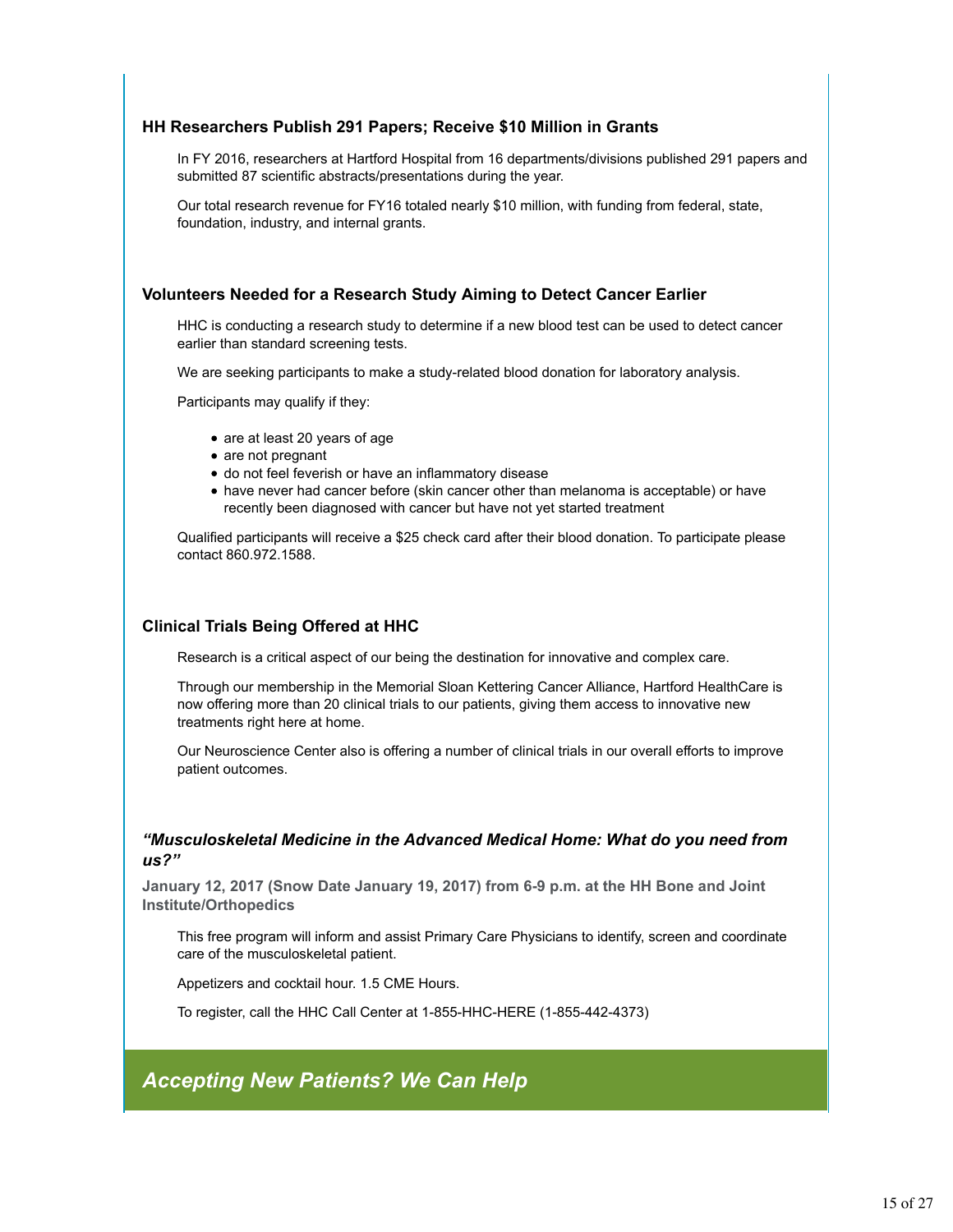#### **Help New Patients Find You**

Hartford HealthCare offers physicians a free powerful tool to help reach potential patients. The system-wide "Find A Doctor" search feature on our website helps potential patients connect with appropriate physicians when they need care.

Patients' searches lead to doctors' online profiles, which are based on information physicians provide to the Medical Staff Office. Details on education, specialty, office locations, languages spoken, biography and any promotional videos are displayed, helping patients make vitally important decisions in choosing a physician.

The HHC Planning and Marketing team is committed to making sure this online information is correct. Please spend a few moments reviewing your profile at HartfordHealthCare.org/verify. Click the "Physician Feedback Form" on the right hand side of your profile to submit changes.

You will need your NPI number to verify your identity. The "Accepting New Patients" filter is set as the default to help patients connect with physicians who are taking new patients. If you are no longer accepting new patients, please let us know. Changes to your profile will be made within three business days.

# *Operational Update*

#### **Call for Posters: Annual Hartford Hospital Department of Medicine Advanced Practitioner Symposium**

The Hartford Hospital Department of Medicine Advanced Practice Team announces the Second Annual Advanced Practitioner Symposium to be held on April 28, 2017.

This year, we will be holding a poster session as well. We invite you to present a poster highlighting your innovation, research, quality or role projects.

Submit the following information by January 3, 2017:

- One copy of a completed CALL FOR POSTERS form, available from Erica Thompson, erica.thompson@hhchealth.org.
- One copy of original abstract and cover sheet with identifying information on corresponding author (name, credentials, contact information)
- One copy of abstract without identifying information for blind review

Abstract format guidelines:

1. Limit to 500-word document using Times New Roman 12pt font (do not include headings in word count)

2. Single-spaced with one-inch margins on 8.5² ´ 11. paper

3. Adhere to identified format headings: a. Abstract Title b. Authors c. Purpose & Rationale d. Research Questions (if research) e. Synthesis of Review of Literature f. Methods/Procedures g. Results h. Discussion/Application to Practice

Should you have any questions, please feel free to contact Erica Thompson at (860) 972-5766 or erica.thompson@hhchealth.org.

#### **Compliance and Privacy Update: Using Social Media**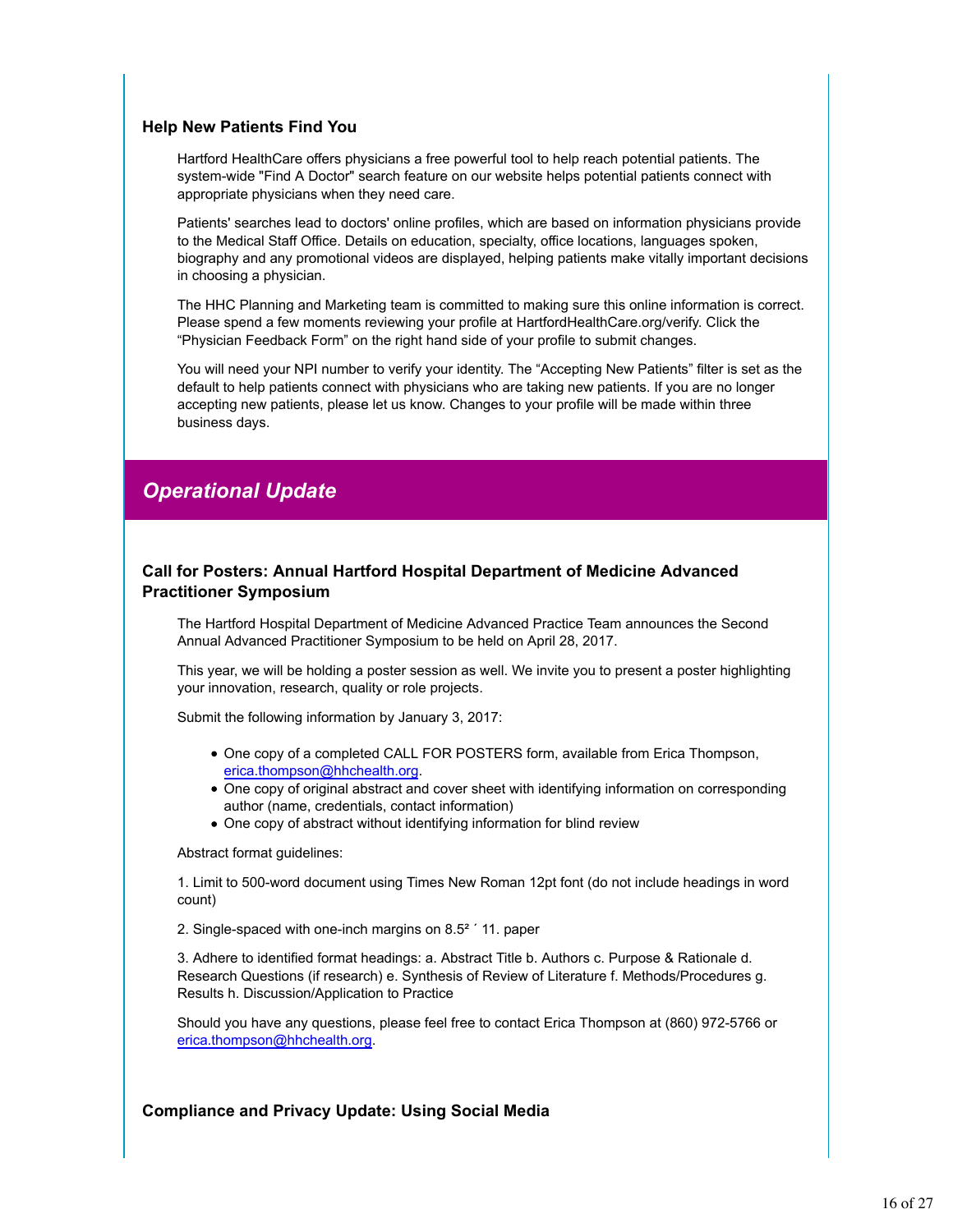If you participate in social media networks (Facebook, Twitter, Instagram, etc.) outside of work, please remember that you represent Hartford HealthCare at all times.

Social media posts must not disclose any protected health information (PHI) of any patients of HHC.

Understand that PHI may be inadvertently present in photos or videos, and that having this appear online still constitutes an inappropriate disclosure of PHI. For that reason, and because of the potential disruption to patient care, employees are not permitted to take photographs or videos in patient care areas or areas where PHI may be visible.

Employees should not engage in social media activities during working time, unless required by their position. Employees may access social media during breaks, subject to the restrictions of the Social Media Policy.

Please remember that if you view a post that appears to violate the social media policy, they should not "share" it further; they should notify a supervisor or the Hartford HealthCare Office of Compliance, Audit and Privacy (OCAP). The Compliance Line is 1-855-HHC-OCAP (1-855-442-6227). You can also reach OCAP directly at 860-972-1573.

For more details, please refer to the Hartford HealthCare Social Media Policy at

https://myhh.hhchealth.org/hospitalwidepolicies/\_layouts/WordViewer.aspx?id=/hospitalwidepolicies /Policies/HHC%20Social%20Media%20Policy.doc&DefaultItemOpen=1.

#### **Avoid Verbal Orders**

The process of verbal orders should be avoided except when it is impossible or impractical for the prescriber to write the order or enter it in the computer.

Most of these orders were given in day time ie work hours.

Please note that it is JC violation to give verbal orders on patients unless it's an emergent event. Please refrain from VOs.

#### **Volunteers Needed for No One Dies Alone Program**

Please join those currently serving in the nationally recognized program called *No One Dies Alone (NODA).* A compassionate companion volunteer provides reassuring presence to patients who would otherwise die alone. With the support of the nursing staff, companions are able to help provide patients with that most valuable of human gifts: a dignified death.

Attendance at a three-hour training session conducted by the Spiritual Care department's chaplain Erica Richmond is required. The next training will be Thursday, January 5, 2017 from 4-7 p.m. in the Special Dining room. Attendees will be escorted to the Dining Room from the main lobby at 3:50 p.m. If you are able to attend, please complete a volunteer application at this link:

http://hartfordhealth.vsyshost.com/vsys/app/HQGL45AS0GY1II7N

For questions regarding the program, please contact the Volunteer Department at (860) 972-2182 or email: Kelley.boothby@hhchealth.org

#### **Save the Date for the 2017 Black & Red Benefiting Neuroscience**

Save Saturday, January 28, 2017, for Hartford Hospital's annual gala, the Black & Red. The Hartford HealthCare Neuroscience Institute at Hartford Hospital will be honored at the event, which will feature entertainment by Fitz & The Tantrums.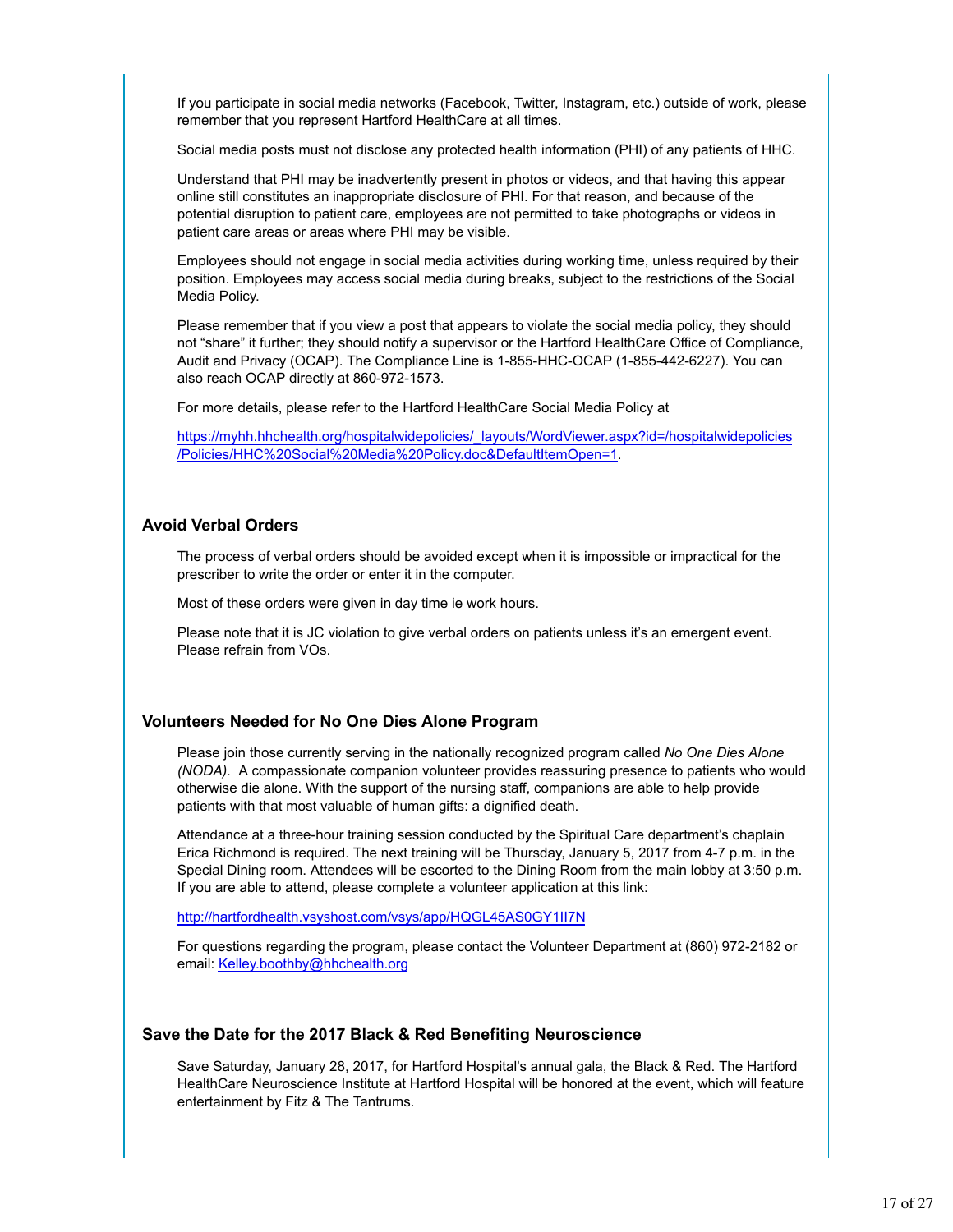Funds raised through the 2017 Black & Red will help create the platform to further enhance the research and outcome measurements that will elevate the breadth and depth of neuroscience services in Connecticut. Tickets for the hospital's signature fund raiser will go on sale in the coming months.

See our Sponsorship Opportunities Guide to find out about all event sponsorship options. The deadline to sponsor is Friday, December 16. For questions, contact Carla Burgess, director of development, at carla.burgess@hhchealth.org or (860) 972-1932. For event updates, visit giving.harthosp.org/blackandred.

#### **Educational Events and Programs Calendar Available**

#### *Click here to download.*

The Hartford Healthcare Cancer Institute has published an Educational Events and Programs Calendar listing all programs and support groups available this fall.

#### **Patients in Need of Financial Assistance**

Do you know a patient who is in need of financial assistance?

Hartford HealthCare can provide help to patients in need. Learn more about the program and how to assist patients on HHC Connect: **https://intranet.hartfordhealthcare.org/inside-hhc/patientsupport**

#### **Remind a Colleague: Wash In, Wash Out**

All health care workers and patients should feel comfortable reminding any other health care worker to sanitize regardless of their role. This should always be done in a courteous and constructive manner. All health care workers should respond courteously and gratefully when reminded.

If you remind another health care worker to sanitize, and he or she responds with irritation or hostility, please notify their department chief, **Dr. Jack Greene** or **Dr. Jack Ross**, who will communicate with them to prevent recurrences.

# *Improving Doctor-to-Doctor Communication: TigerText*

#### **A Free Tool To Help You**

We all want to do what is best for our patients. Problems in communication between hospital providers, consultants, and community providers has been identified as a major source of dissatisfaction for both patients and physicians. And it can lead to gaps in patient care.

Hartford Hospital has invested in a tool to help providers improve communication. It is a HIPAA compliant texting service called TigerText,and we are offering it to the medical staff at no charge.

TigerText allows a provider to send brief text messages, with patient identifiers, to another provider on the system. Examples of texts include quick reports of a procedure, notification of discharge, questions about medications, etc. There is an option to alert people if you are on vacation, and the notices that are sent are marked as read when they are opened by the recipient.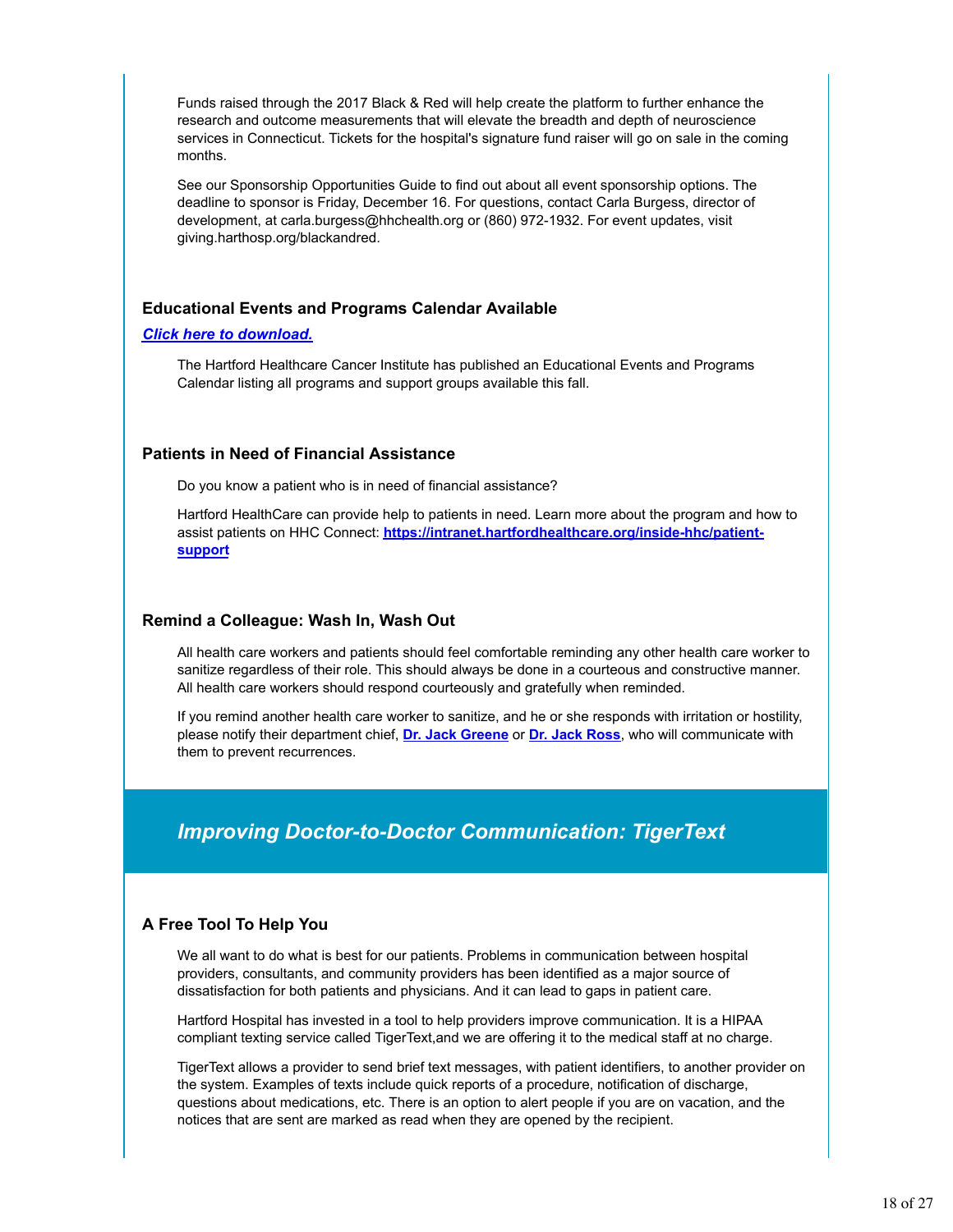We are anxious for all of our Medical Staff to enroll in this free application. It is VERY easy to use, even for those of us who have problems with new technology. We urge everyone to register and get on this useful and HIPAA compliant system today-it will make your job easier and improve patient safety.

- **Here is a TigerText Request form with directions on how to get TigerText:. You can download** *the form here*
- For further help with this, feel free to contact **John.Rogalsky@hhchealth.org** (860-972-3207).
- Any problems not resolved by the TigerText Help line can be referred to **Dr. Marc Palter** at **Marc.Palter@hhchealth.org**.

#### **TigerText Support**

For Hartford Hospital users, TigerText support can be obtained by calling the Hartford HealthCare help desk at 860-545-5699 and choosing option #6; or by calling TigerText Pro support directly at 650- 564-4722.

For issues related to password recovery, a helpdesk call is required and will be routed to the Mobility team.

# *Hartford Hospital Media Coverage*

#### **Media Coverage Wrap-Up**

**Dr. Craig Allen** was interviewed on WTNH, Ch. 8 about Response to the Surgeon General's report on the nation's addiction crisis. https://youtu.be/nJvZ8ISdfVQ

**Dr. David Bendor** was interviewed on Face the State about election discussions: https://youtu.be /v\_eHDxpbKus

**Dr. Len Jacobs** was interviewed by WFSB, Ch. 3 about "Stop the Bleed - Hartford Consensus." https://youtu.be/mnmYymGuRO0

**Dr. Fawzu Mohammadu** was interviewed by New Britain Herald about flu and whether area medical centers are ready for flu season with vaccines available

**Pat Rehmer** was interviewed live on 93.7 FM about depression and suicide around the holidays.

**Dr. Laura Saunders** was interviewed by Fox 61 about discussing politics with family during the holiday. https://youtu.be/tiJziBDG1VY

**Dr. Erica Schuyler** was interviewed by FOX 61 about Epilepsy. https://youtu.be/7VF6TICjA-E

**Dr. Hank Schwartz** was interviewed by CBS Evening News with Scott Pelley about the release of a video and brochure, "knowing the signs" of gun violence by the Sandy Hook Promise. The interview will focus on threat assessment and what specific signs lead to violent behavior.

#### **Connect to Healthier on NBC-CT**

HHC's two-minute "Connect to Healthier" segment airs each Sunday at 9:20 a.m. and it's posted fresh each Monday on HHC Connect, our Intranet.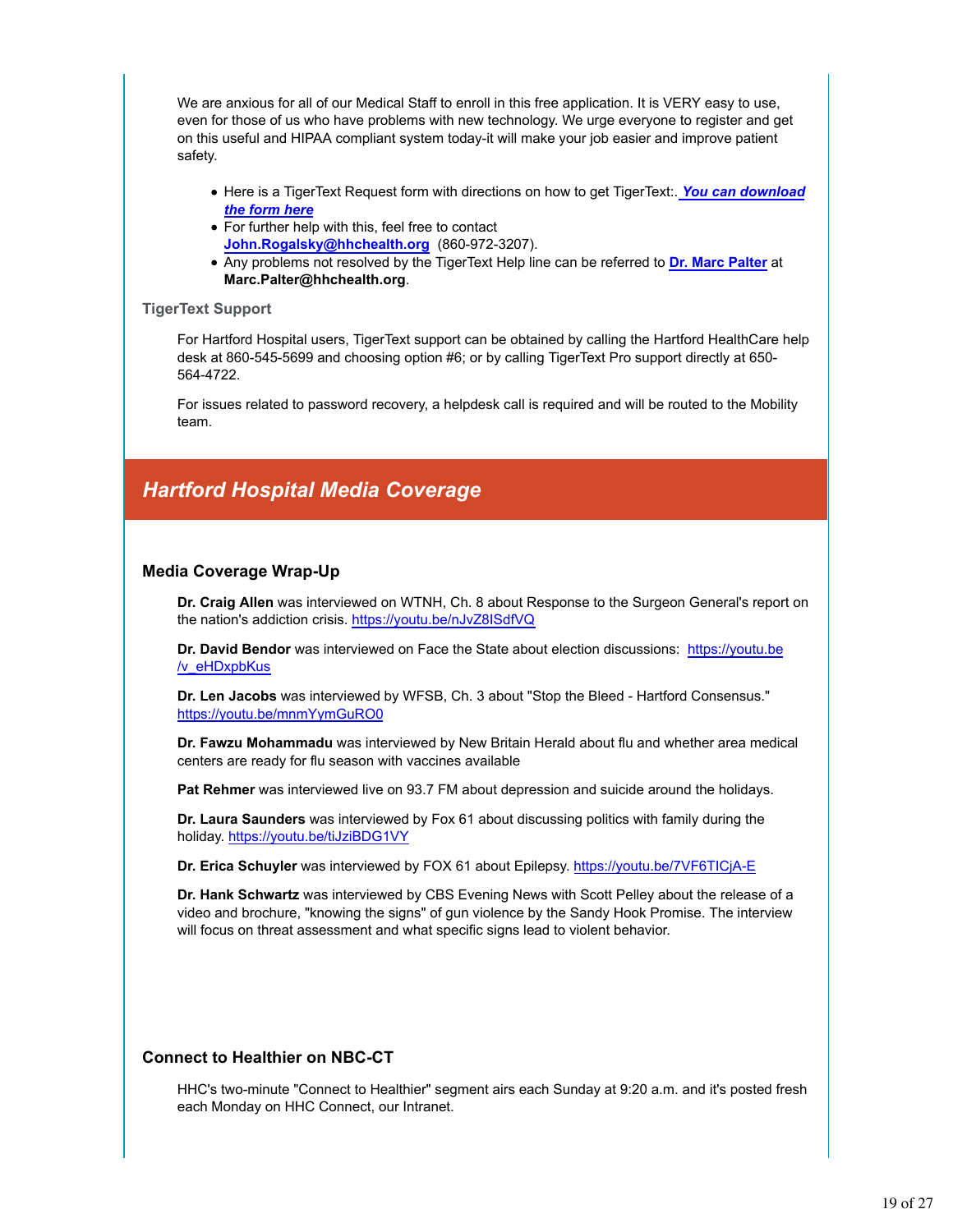#### *Pain Treatment Center*

Debilitating pain can affect every aspect of someone's life. One woman was nearing the end of her rope when she discovered the Hartford Hospital Pain Treatment Center.

http://media.hartfordhealthcare.org:80/ermweb/player?id=eh6CkUyG

https://www.dropbox.com/s/e9nulcag768usi7/120416%20CTH%20PAIN%20TREATMENT.mov?dl=0

#### *Hartford Hospital Pain Treatment Center*

https://youtu.be/3inFYqT4UMM

#### *Recap of the Bone & Joint ribbon cutting*

https://youtu.be/S3POcBVx4WM

#### *Holiday eating and eating disorders*

https://youtu.be/eZ\_GpjF9QrM

#### *Helping Adult Caregivers*

Being a caregiver can be tough, but newer programs like Movies & More are helping adult caregivers connect with their aging parents. https://youtu.be/rlwCACcLuRQ

#### *New Technology to Treat Sleep Apnea*

Jaime Fernando Ortiz couldn't stand his CPAP machine and was one of the first in the state to use a new technology to treat sleep apnea. Hypoglossal nerve stimulation or INSPIRE. https://youtu.be /2xOdLfI1VH8

#### *Running the Marathon With Cancer*

Every year, thousands flock to the Hartford Marathon to compete. One man this year- showed us he could tackle anything: 26 miles, even while fighting something else.

John Hayes looks like any athlete training to run a marathon. What you would never suspect is that John has cancer.

https://www.dropbox.com/s/4mc3qjngt4kd8j1/101616%20CTH%20Marathon%20Runner.mov?dl=0

http://media.hartfordhealthcare.org:80/ermweb/player?id=dmw6agYU

#### *Healing After an Aneurysm*

This is the story of one inspirational young woman who made remarkable progress after an aneurysm ruptured and affected her ability to speak. She and her team never gave up.

The patient made a trip all the way from London to visit with the team on the neurointensive floor that saved her life and her voice.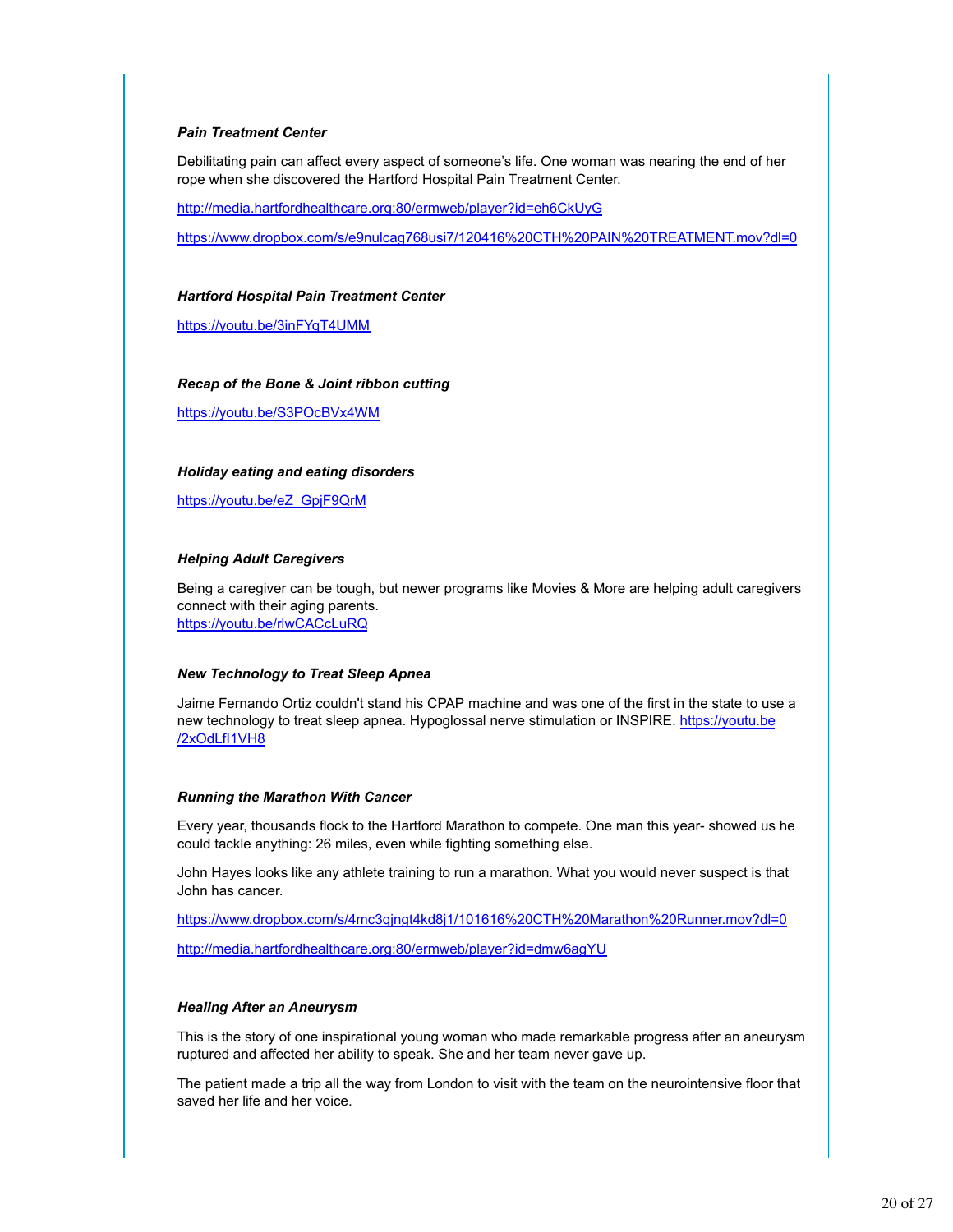#### http://media.hartfordhealthcare.org/ermweb/player?id=9ED911ul

#### *Featuring A Roundup of HHC News*

A remarkable achievement for Dr. Brian Grosberg; a grand opening for HHCMG in Bloomfield; and Breast Cancer awareness month. https://youtu.be/9ztEDTzSOi8

Sunday's Connect to Healthier segment on NBC CT highlighted the following events/accolades across HHC:

A remarkable achievement for Dr. Brian Grosberg, a grand opening for HHCMG in Bloomfield and Breast Cancer awareness month.

https://youtu.be/9ztEDTzSOi8

#### **Introducing Hartford HealthCare's News Hub**

Hartford HealthCare's new online health news site delivers lively, informative and useful health news in a whole new way. Look for print, video and audio stories produced by HHC's News Service, as well as timely tips on nutrition, fitness, health and wellness, and medical innovations.

http://healthnewshub.org/p/health-news-hub/

Read the latest health news or sign up for our e-newsletter at: healthnewshub.org

#### **Upcoming News Service Content; Share Your Stories**

The Hartford HealthCare News Service is actively creating content with media partners across the state. Please let us know if you have great patient stories to share. Share your stories with us so we can share them to a wider audience.

#### **Connect to Healthier**

Sundays in the 9 a.m. hour, we broadcast a two minute health segment on NBC CT.

#### **Medical Rounds**

Partnership with WFSB. Weekly live interview from the HHC studio at 5:45 p.m.

#### **HealthCare Matters radio program**

Every month, Elliot Joseph highlights an important health care related topic with nationally recognized experts on CBS affiliate WTIC-am, NewTalk 1080, Connecticut's largest and most popular talk radio station

#### **Healthier Connections**

Monthly partnership with FOX CT.

**CT STYLE**

Monthly partnership with WTNH.

**HHC YouTube page:** *https://www.youtube.com/user/HartfordHospitalCT Link to contact information across the system: Hartford HealthCare Media Relations Team*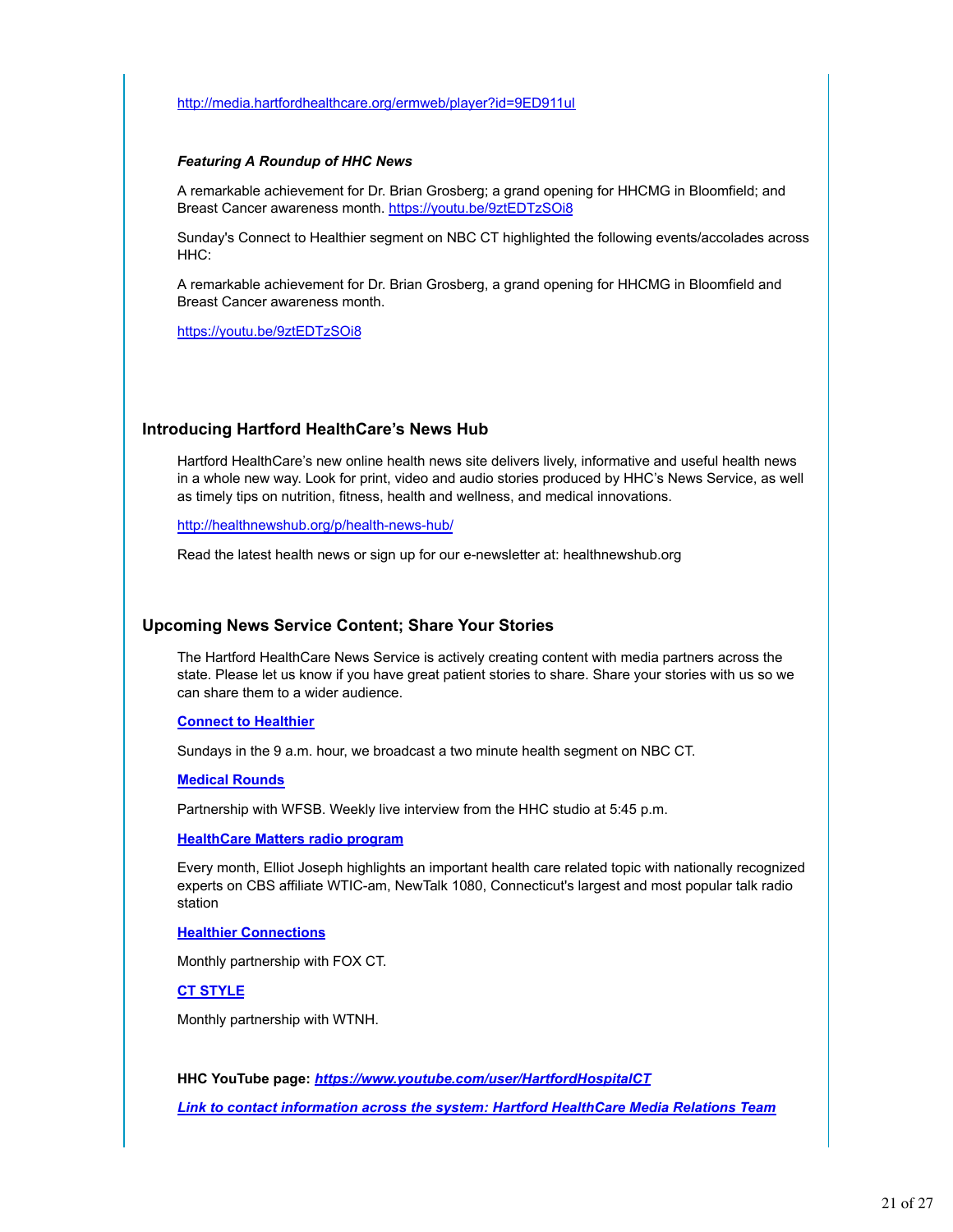# *Voices of Our Patients*

#### **Kudos to Dr. Barry Immerman**

*Dr. Immerman,*

*Thank you for simply being the attending anesthesiologist at my father's surgery on the 23rd of September. He spoke very highly of you. In fact, he has requested your presence at his next outing with Dr. Tarantino on October 14.*

*He was particularly struck by your attention to detail and your explanation to him of what exactly was going to happen.*

*You made a deep impression upon him especially when you said something to the effect of, "We'd like to have you leave in as good a shape as you came in, or better."*

*He will be 92 the next May 1. He's tough. He hasn't taken any pain meds since 45 years ago or more: No aspirin, no Tylenol, nothing. Unsurprising as he served overseas 1944 to 1945 in the original 10th Mountain division in the high North Appenines of Italy. He was a Corporal in charge of a three-man team that served forward artillery observers with hardwire communications. He was decorated for bravery the day after telling a brigadier general to go f--- himself. He was quartered in the same village at the same time Benito Mussolini was executed. Just thought you should know something about him.*

*He trusts you.*

# *CME Applications*

#### **Interested In Hosting a CME Event?**

In order to ensure that your educational event meets the standards established by the ACCME and the CSMS, the HHC CME department has established the following deadlines for submission of CME applications.

*To ensure a timely review of your application, we strongly recommend advance planning for all events.* 

- Complete applications for a recurring series such as Grand Rounds must submitted **at least 4 weeks prior** to the planned activity.
- For a conference, course, or symposia, a complete application must be submitted **at least 12 weeks prior** to the event. We strongly encourage activity planners to contact the HH CME department at least 6 to 12 months prior to the date of the course in order to begin the planning process.

We have developed educational resources to assist planners with the application process. Please contact the HHC CME office at ContinuingEd@HHCHealth.org or (860) 972-5816 to schedule an appointment with our team to discuss your CME needs.

#### **CME Offerings on HealthStream Temporarily Unavailable**

As we continue to enhance our eLearming through our new system-wide version of HealthStream, we will also be enhancing our online CME offerings.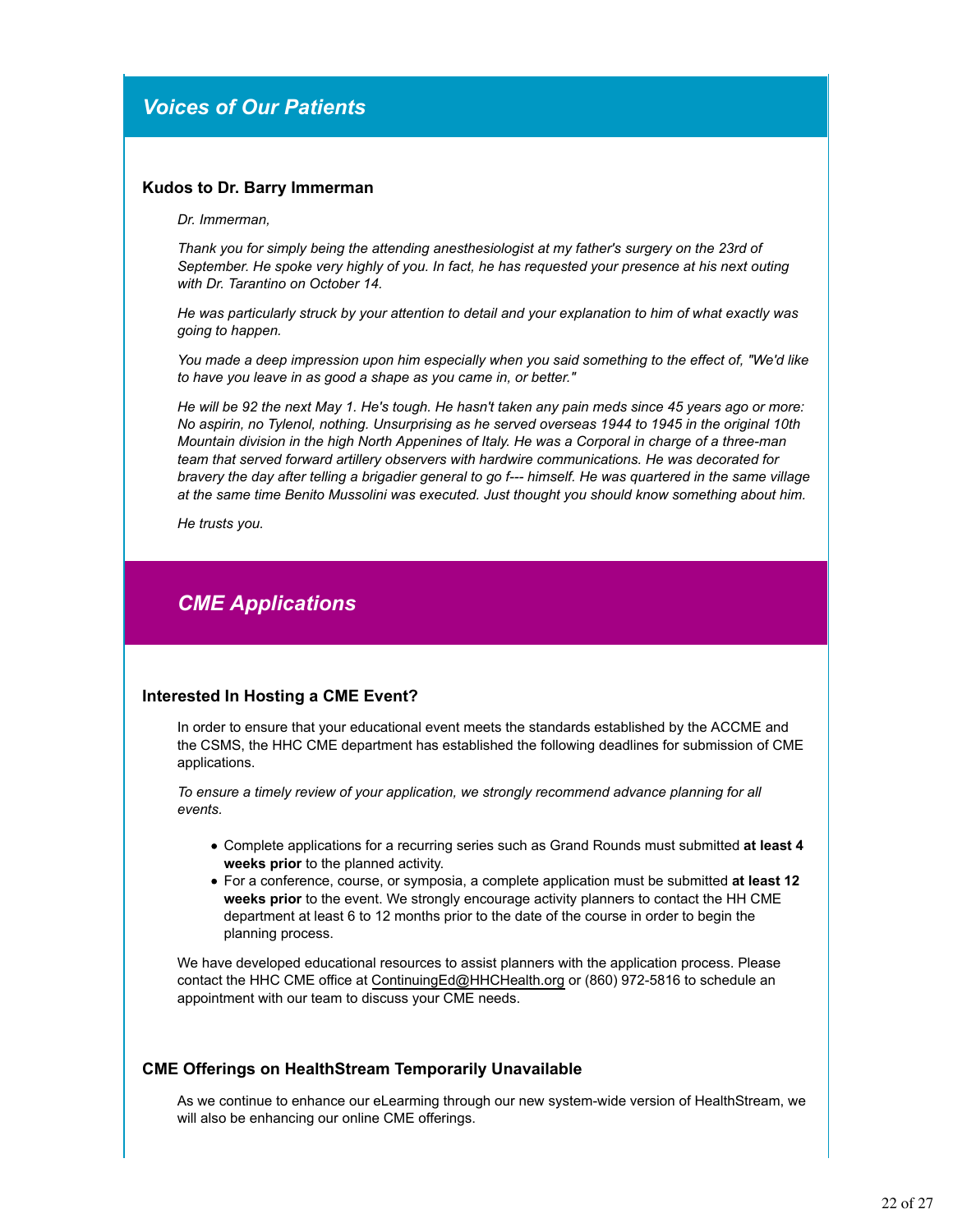As of December 1, the current CME programs are no longer be available via HealthStream. Once we have completed the upgrade, we will announce their availability and instructions on how you can access them.

We appreciate your patience during this transformation.

# *HH In the News*

#### **Anti-gravity treadmill offers different way to exercise**

**WFSB, Ch. 3**

A type of technology astronauts, and some professional athletes have been using for some time will soon be offered to residents in Connecticut. Eyewitness News went to Hartford Healthcare's Bone and Joint Institute at Hartford Hospital to find out more about the anti-gravity treadmill.

"The big thing is, is that we can unweight you. Anything from 20 percent of your body weight, up to 100 percent of your body weight; and we can make some variations in between," said Stefanie Bourassa, the director of the Sports medicine Clinical Program.

The more one is "unweighted" on the treadmill, the less of an impact the motion will have on their joints, which is huge for those undergoing physical therapy and rehabilitation.

"Research shows that getting things moving faster is actually more beneficial than waiting," Bourassa said. "Whether it's somebody who is obese or overweight and they need to lose weight before they have surgery...or our ACL patients that we want to get walking earlier...or even our osteoporosis who might be afraid of walking, we get them on the treadmill and we get them back to doing their patterns."

The treadmill doesn't have to necessarily be used for an injury.

Athletes like to take advantage of the machine too, in order to enhance their training experience.

"It has camera systems in it so we can look at what your foot patterns are doing, what your hips are doing, and we can maybe make some adjustments," Bourassa said.

Channel 3 Meteorologist Mark Dixon gave the treadmill a try. He stepped into what Bourassa calls the "air bladder." Once sealed, the machine is turned on and the bladder fills with air.

The machine automatically calibrates for the user calculating their weight, BMI and pressure systems. Once Dixon started running, Bourassa slowly began to decrease the weight.

Dixon's body was experiencing "muscle confusion" so he was still getting a workout, even though he was running on only 45 pounds at one point.

"Your muscles are used to your body weight doing what your body tells it to do; so if you unweight it--now your muscles have to figure things out; and it re-signals to the brain what's going on so you can create this new learning pattern," Bourassa said.

"When we were at 25 to 50 percent, it felt like I was kind of bouncing on every step because of the force wasn't as great; but then as I was coming back to 100 percent of my weight, I felt every step and every pound," Dixon said.

The amount of force and impact changes for the user, but one thing that won't change while you're on the treadmill is your cadence and turnover rate.

Video: http://www.wfsb.com/story/33773861/anti-gravity-treadmill-offers-different-way-to-exercise

# *In the HHC System*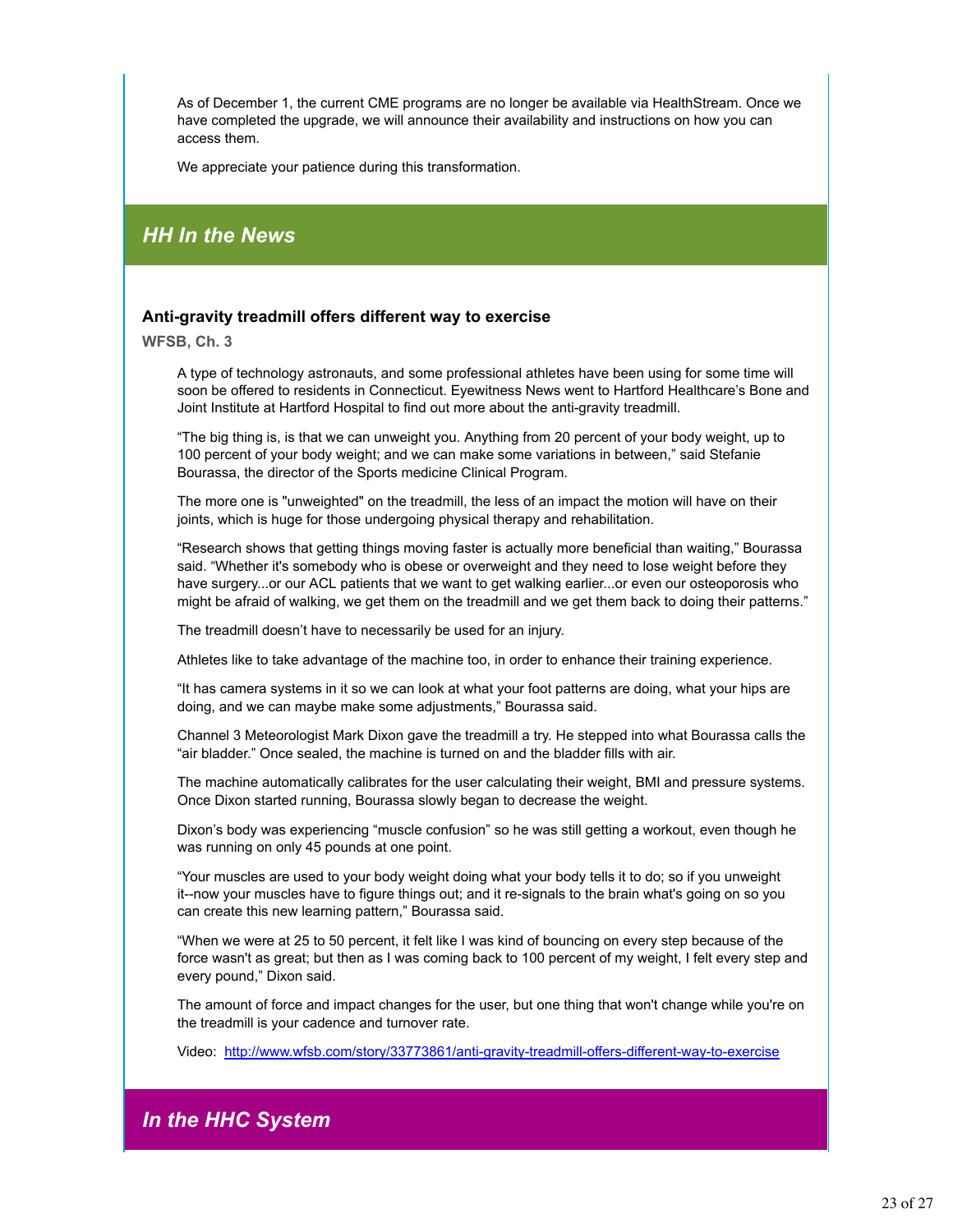#### **Hospitals seek state OK Hungerford, Hartford HealthCare propose affiliation**

**Republican-American**

Charlotte Hungerford Hospital in Torrington is one step closer to a partnership with Hartford HealthCare.

The final step in forming an affiliation between Charlotte Hungerford Hospital and the parent company of Hartford Hospital began last week when the two health care organizations filed paperwork with the state.

Charlotte Hungerford and Hartford HealthCare filed their application for a certificate of need with the Department of Public Health's Office of Health Care Access on Nov. 28.

The state has 30 days to put together questions on the hospitals' 323-page application, and the hospitals will have 60 days to respond. The process likely will push an approval into next spring.

While the hospital affiliation isn't like a company merger where money is changing hands to the seller, Hartford HealthCare does intend to invest \$73 million in the hospital and community. Part of that \$73 million focuses on capital improvements, including \$50 million to fund maintenance and replacement projects in Litchfield County over seven years, as well as emergency department renovations, and physical plant and infrastructure improvements. Hartford HealthCare also expects to spend \$20 million on upgrades to services.

The affiliation likely will expand health care in the region. Hartford HealthCare is looking to start a number of new offices for the northwest region, including a geriatric medicine institute; a gastrointestinal and digestive diseases program; an orthopedic program; a women's health program; a behavioral health network; and expanded treatment of dementia and related diseases.

Hartford HealthCare also seeks to expand neurology and neuroscience service lines "by building upon the existing tele-stroke program, and establishing practice clinics in the northwest region, including a pain management satellite location in Torrington."

#### **MidState, doc group propose Wallingford outpatient surgery center**

**Hartford Business Journal**

MidState Medical Center in Meriden and a group of nine gastroenterologists who are members of the hospital's medical staff have applied to the state to open a new outpatient surgery facility in Wallingford for gastroenterological services that include colonoscopies and endoscopies.

The proposed Wallingford Endoscopy Center LLC - a joint venture of the hospital, which will own 51 percent, and MidState Endoscopy Center Holdings LLC, a new company that will be owned by the nine physicians with a collective 49 percent stake in the center - is slated to go inside the Wallingford Family Health Center at 863 N. Main St.

The hospital holds the master lease for the building, according to the certificate of need for the center filed last week with the state Department of Public Health.

The estimated cost to build out the space for the center is about \$2.8 million.

State reviews typically take about six months, meaning the applicants - Wallingford Endoscopy Center LLC and MidState Medical Center - would hope to receive regulatory approval by about May with opening of the facility sometime in 2018, according to Barbara Durdy, director, strategic planning for Hartford HealthCare.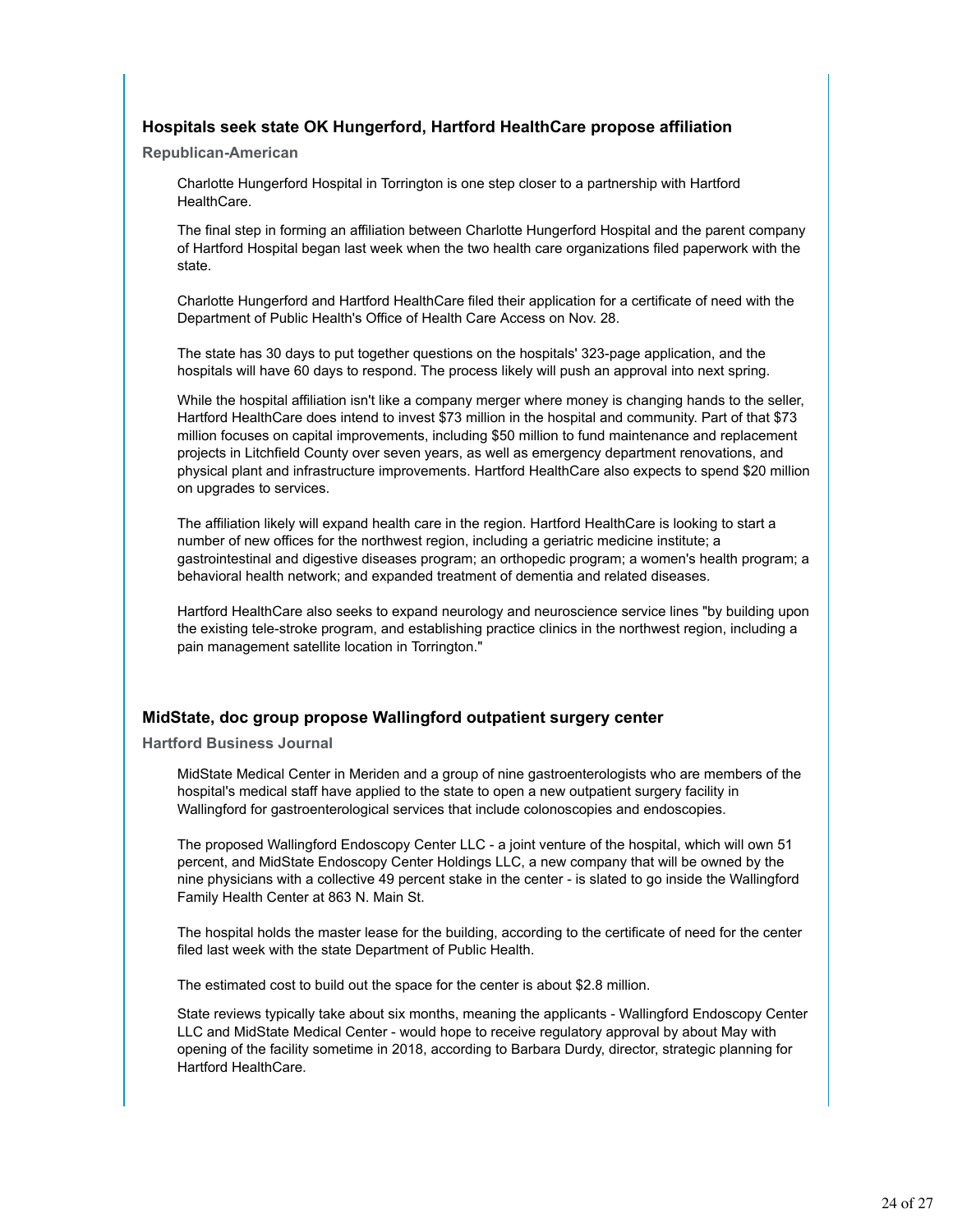# *Health Care News In the Region*

#### **UConn, CaroGen seek colon cancer vaccine**

**Hartford Business Journal**

The University of Connecticut and CaroGen Corp., an emerging immunotherapy company doing research in UConn's Technology Incubation Program (TIP) in Farmington, said this week they are collaborating on developing a vaccine to potentially treat and cure colon cancer.

CaroGen's proprietary technology will be applied to a specific target studied by UConn Health's Kepeng Wang, assistant professor of immunology. CaroGen will provide a \$70,000 grant to Wang and his collaborator at UConn Health, Anthony T. Vella, professor and Boehringer Ingelheim chair in immunology, who will aid in the development of this platform.

CaroGen's platform is a transformative virus-like vesicle (VLV) technology developed at Yale University School of Medicine and exclusively licensed by CaroGen for the development and commercialization of immunotherapies worldwide, according to a news release from UConn's Office for the Vice President of Research.

The company is developing a portfolio of immunotherapies with a lead program in chronic hepatitis B viral infection in collaboration with Professor John Rose of Yale University School of Medicine and Michael Robek of Albany Medical College.

Colon cancer is the third leading cause of cancer-related deaths in the United States for men and women. Colon and rectal cancer deaths increase with age and are highest among people 75 to 84.

CaroGen is also working on the development of VLV immunotherapies against C. difficile bacterial infection in collaboration with UConn Health researcher Kamal Khanna, assistant professor of immunology, and a vaccine against Zika with UConn researcher Dr. Paulo Verardi, associate professor of pathology.

# *Hot Topics in Health Care*

#### **Hospital industry warns of 'crisis' if health law is repealed**

**Hartford Courant**

The nation's hospital industry warned President-elect Donald Trump and congressional leaders on Tuesday that repealing the Affordable Care Act could cost hospitals \$165 billion by the middle of the next decade and trigger "an unprecedented public health crisis."

The two main trade groups for U.S. hospitals dispatched a letter to the incoming president and Capitol Hill's top four leaders, saying that the government should help hospitals avoid massive financial losses if the law is rescinded in a way that causes a surge of uninsured patients.

The letter, along with a consultant's study estimating the financial impact of undoing the Affordable Care Act, makes hospitals the first sector of the health care industry to speak out publicly to try to protect itself from a sharp reversal in health policy that Trump is promising and congressional Republicans have long favored.

When it was enacted in 2010, the health care law was a product of a delicate balancing act among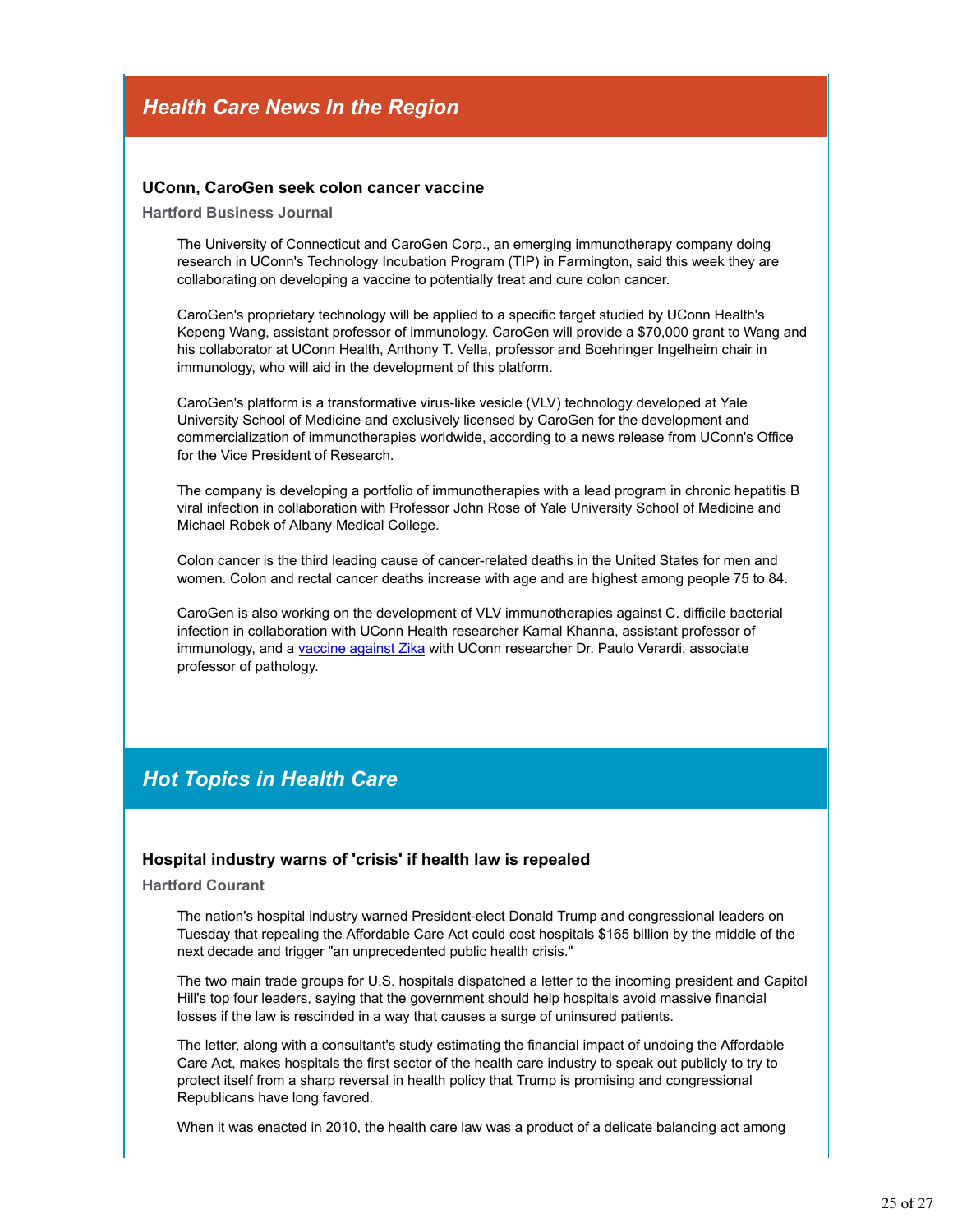various parts of the health care industry. Each essentially agreed to sacrifices in exchange for the prospect of millions of Americans gaining insurance to help cover their medical expenses.

Since Trump's election last month, most health-industry sectors have quietly been trying to glean - and influence - the thinking within Congress' GOP majority and the president-elect's transition team.

America's Health Insurance Plans (AHIP), the insurers' main lobby, has been holding private meetings with members of Congress. According to an AHIP spokeswoman, the group is urging that a repeal of the Affordable Care Act avoid disrupting newly gained coverage, eliminate certain taxes the law placed on insurers and replace the requirement that most Americans carry insurance with strong financial incentives for coverage.

In contrast, the American Hospital Association and the Federation of American Hospitals (FAH) convened a news conference Tuesday to release the study's findings and draw attention to their concerns.

Charles "Chip" Kahn III, president of FAH, a for-profit group, said the amount of money that hospitals could lose under a repeal of the Affordable Care Act was "unsettling."

Joann Anderson, president of Southeastern Health, a financially fragile rural hospital in Lumberton, N.C., one of that state's most economically depressed areas, said the prospect of repealing the health law without a replacement to keep people insured is "gut-wrenching. ... We cannot take additional cuts."

The study, by the health economics consulting firm Dobson DaVanzo, used as its starting point a bill that is the only Affordable Care Act-repeal legislation that Congress has produced. It was vetoed early this year by President Barack Obama. That legislation would have eliminated crucial parts of the health law - among them, federal subsidies for health plans people buy through insurance marketplaces created by the law, penalties for violating its insurance requirements, and the expansion of Medicaid that 31 states have adopted.

The study says a similar repeal would cause an additional 22 million people to be uninsured by 2026. By then, it predicts, hospitals would lose \$165 billion as a result - and \$102 billion more unless the government reverses certain payment cuts the law made to hospitals that treat many uninsured patients.

The hospital groups say that if Trump and Congress repeal the Affordable Care Act without replacing it right away, they should also restore government payments for hospital care of Medicare and Medicaid patients to what they were before the 2010 law. When it was enacted, the premise was that hospitals could absorb lower payments if more people were insured.

A spokeswoman for House Speaker Paul Ryan, R-Wis., noted that Ryan has said he favors a transition period to phase out the law but has not specified how long he prefers. A spokesman for Senate Majority Leader Mitch McConnell, R-Ky., said the senator has held over 100 meetings with hospital leaders, employees and patients "to hear firsthand about the damage the law is doing."

Spokesmen for the Trump transition team did not answer repeated requests for a reply, except for a note that said: "We have received your request. Due to the volume of requests coming in, response time may be slower than usual."

# *Coming Events*

#### **Annual Medical Staff Meeting**

**Thursday, December 15**

**7-7:50 a.m. in Gilman Auditorium**

Continental breakfast will be available from 6:30-7:00 a.m.